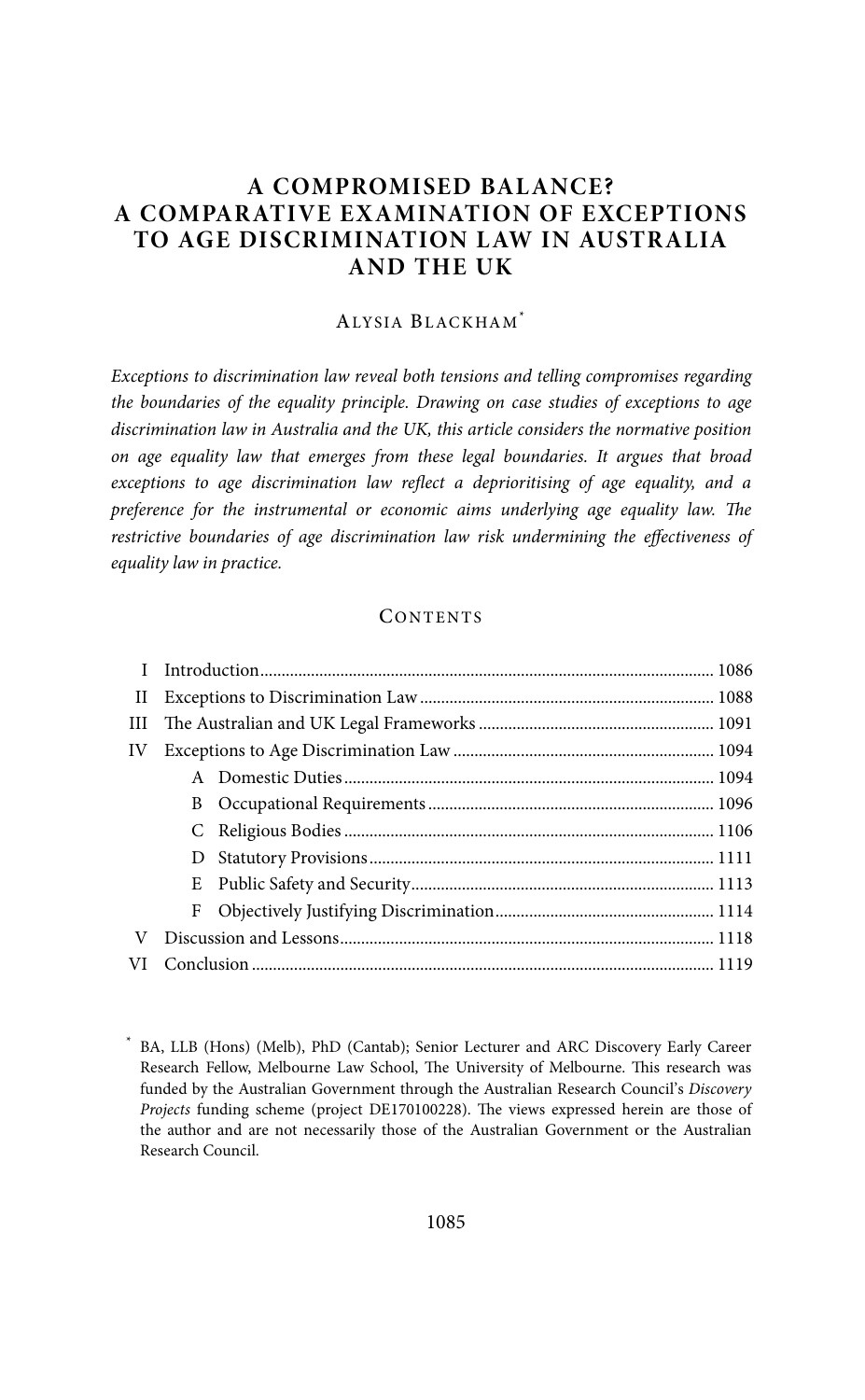# I INTRODUCTION

Discrimination legislation represents a negotiated compromise between the progressive potential of equality law and the established status quo.<sup>1</sup> This compromise is particularly evident in the exceptions allowed to discrimination law; permitting certain areas or behaviours to be immune from the strictures of equality law presents a strong stance regarding the normative limits of equality. Thus, exceptions to equality law reveal both tensions and telling compromises regarding the boundaries of equality and equal treatment.

In age discrimination law, these tensions and compromises are particularly fraught. Age discrimination is typically seen as less socially problematic than other forms of discrimination,<sup>2</sup> and is regarded as socially acceptable or justified in a wide variety of scenarios.<sup>3</sup> Age is still regarded as a relevant principle for social ordering, meaning it is taken into account in a wide range of social and economic decisions. Thus, age discrimination can be instrumentally useful in a variety of settings, reflecting the 'double bind' between the instrumental and intrinsic purposes of age discrimination law.<sup>4</sup> This fraught compromise inherent in age discrimination law is reflected in the broad exceptions typically allowed to the principle of age equality. Thus, age discrimination law represents a key case study for exploring the role of exceptions in navigating tensions in equality law.

In this article, I consider the role of exceptions in negotiating the tensions of equality law, focusing on age discrimination law in particular. Drawing on case studies of exceptions to age discrimination law in Australia and the UK, I consider the normative position on age equality that emerges from these legal boundaries. Australia and the UK both face significant demographic change in the coming years, with populations that are 'ageing rapidly'.<sup>5</sup> This will have

- $^3$  See Sandra Fredman, Discrimination Law (Oxford University Press,  $2^{\text{nd}}$  ed, 2011) 198.
- 4 Hendrickx sees this as a tension between individual and collective interests: Frank Hendrickx, 'Age and European Employment Discrimination Law' in Frank Hendrickx (ed), Active Ageing and Labour Law: Contributions in Honour of Professor Roger Blanpain (Intersentia, 2012) 3, 21.
- <sup>5</sup> Select Committee on Public Service and Demographic Change, Ready for Ageing? (House of Lords Paper No 140, Session 2012–13, 14 March 2013) 7. See also Treasury, Australian Government, 2015 Intergenerational Report: Australia in 2055 (Report, March 2015) 13–14.

 $1$  Going further, Barmes argues that law (and individual rights at work) 'simultaneously ... challenge and ... sustain the status quo': Lizzie Barmes, Bullying and Behavioural Conflict at Work: The Duality of Individual Rights (Oxford University Press, 2016) 2.

 $2$  Malcolm Sargeant, 'Mandatory Retirement Age and Age Discrimination' (2004) 26 Employee Relations 151, 154.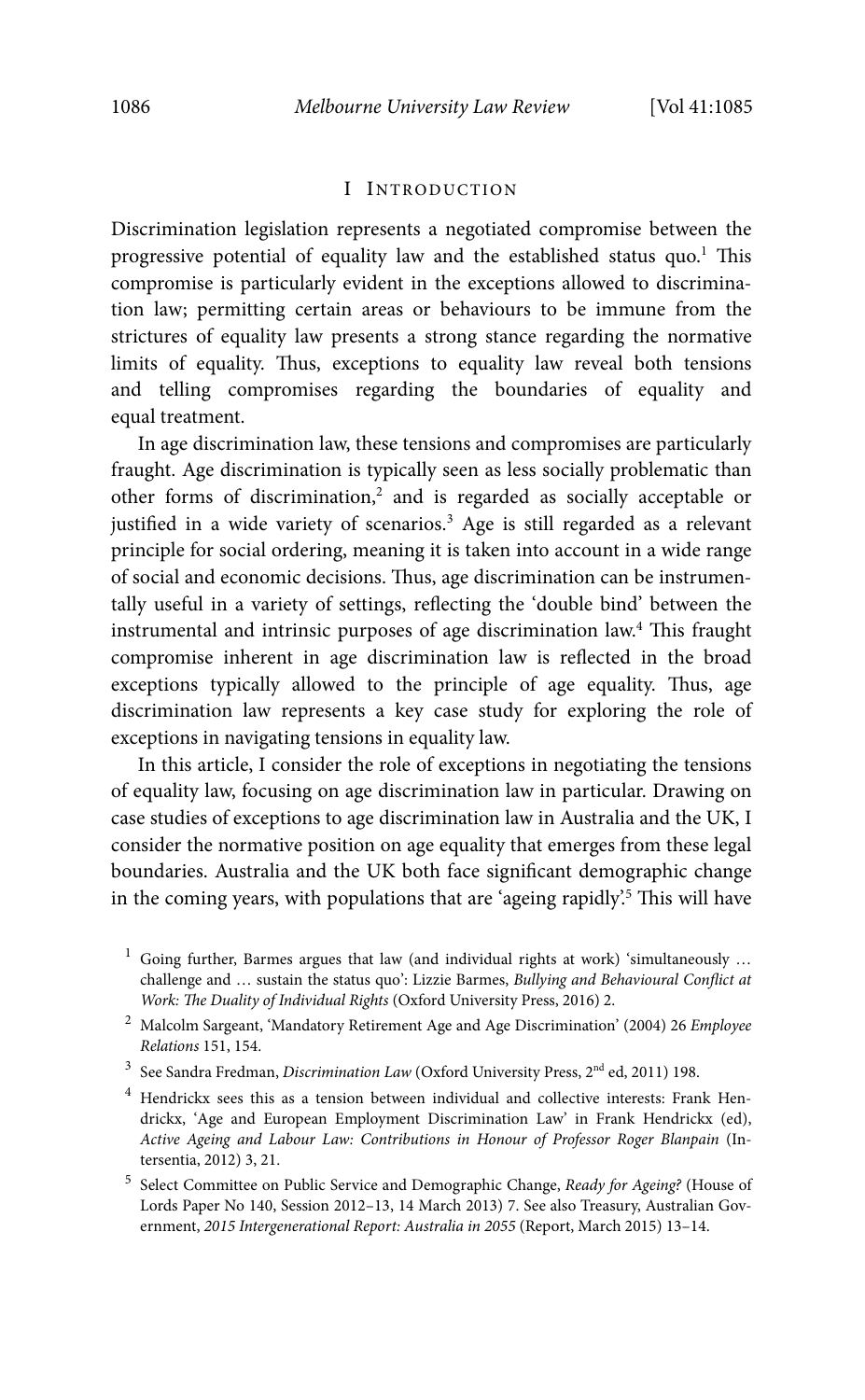significant consequences for the sustainability of labour markets and social security systems in both countries, flagging the instrumental need for age discrimination laws to lift employment rates for older workers.<sup>6</sup> Indeed, in 2016, the Australian Human Rights Commission described age discrimination against older workers as 'systemic' and 'a significant barrier to workforce participation?<sup>7</sup> Beyond a shared experience of demographic ageing, Australia and the UK share a common legal tradition, and have both framed their equality law on an individual rights model. Indeed, Australian discrimination law was originally based on that of the UK.<sup>8</sup> At the same time, there are still significant differences to the exceptions integrated in the national legal frameworks, reflecting different national normative decisions about the boundaries of age equality law. Thus, the countries are useful comparators for an exploration of the normative consequences of exceptions to equality law.

While previous studies have undertaken comparative analysis of the situation in Australia and the UK,<sup>9</sup> this study extends existing research by conducting a detailed comparative legal doctrinal analysis of exceptions within the two regimes. Though age discrimination may occur across society, my focus here is particularly on age discrimination in employment. Given the potential economic value and individual significance of extending working lives, the field of employment represents a key challenge and focus for equality law. Thus, it is a key site for contests regarding the appropriate boundaries of discrimination law. Drawing on this comparative analysis, I argue that the broad exceptions to age discrimination law in both jurisdictions reflect a deprioritising of age equality, and a preference for the instrumental or economic aims underlying age equality law. I argue that the

- <sup>6</sup> See Australian Human Rights Commission, Willing to Work: National Inquiry into Employment Discrimination against Older Australians and Australians with Disability (Report, 2 May 2016) 11.
- 7 Ibid 6. The Australian Human Rights Commission's report into age discrimination in employment did not consider exceptions to age discrimination law.
- <sup>8</sup> See Margaret Thornton, *The Liberal Promise: Anti-Discrimination Legislation in Australia* (Oxford University Press, 1990) 1. For discussion of the influence of UK ageing developments on Australia, see generally Katherine Lindsay, '"Cradle to Grave": Age Discrimination and Legislative Policy in Australia' (1996) 3 Australian Journal of Human Rights 97, 111–15.
- <sup>9</sup> See, eg, Philip Taylor, Margaret Steinberg and Linda Walley, 'Mature Age Employment: Recent Developments in Public Policy in Australia and the UK' (2000) 19 Australasian Journal on Ageing 125; Kathleen Riach, 'Older Workers: Learning from Three International Experiences' (2006) 5 Social Policy and Society 551; Susan Bisom-Rapp, Andrew Frazer and Malcolm Sargeant, 'Decent Work, Older Workers and Vulnerability in the Economic Recession: A Comparative Study of Australia, the United Kingdom, and the United States' (2011) 15 Employee Rights and Employment Policy Journal 43.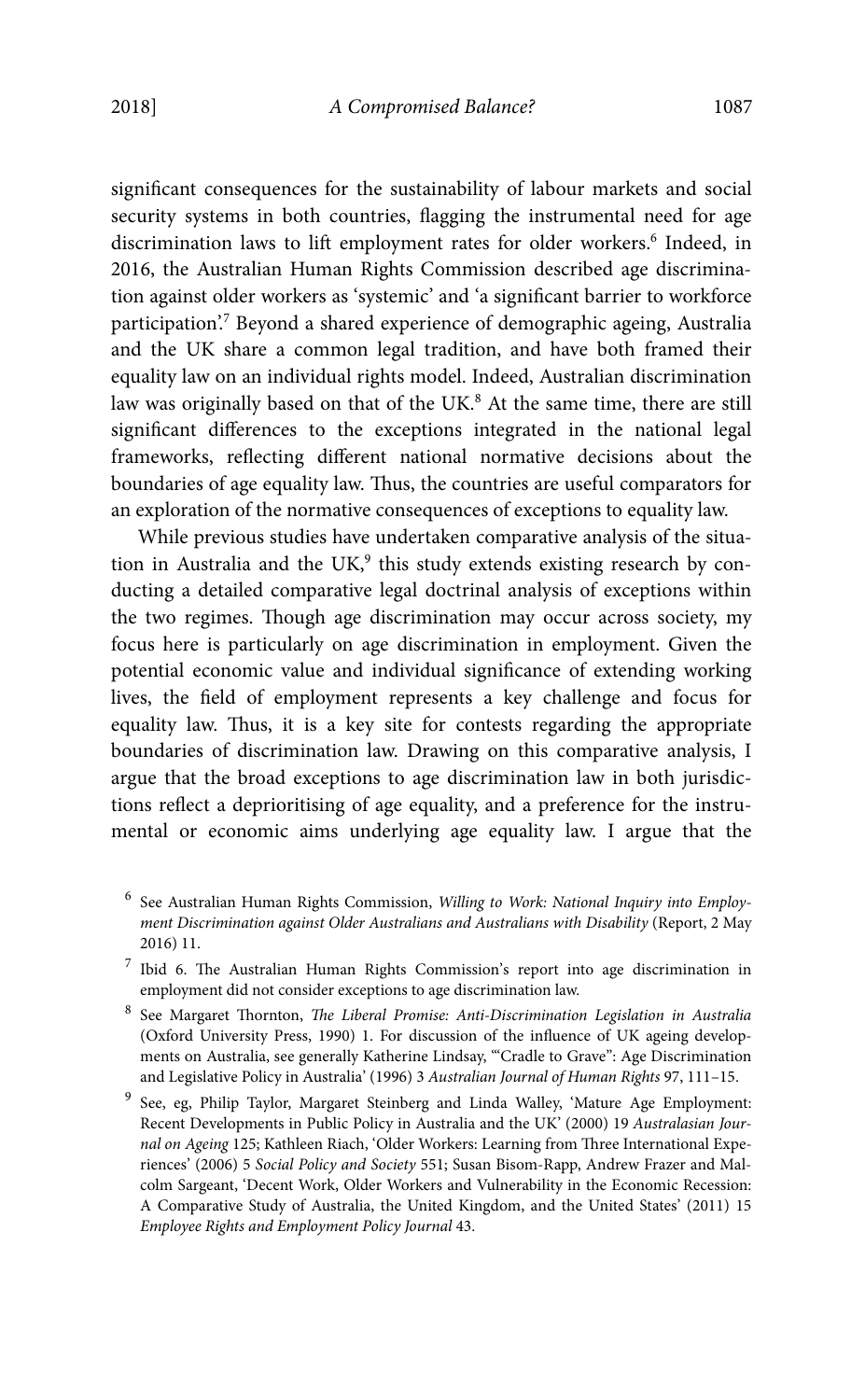restrictive boundaries of age discrimination law risk undermining the effectiveness of equality law in practice.

### II EXCEPTIONS TO DISCRIMINATION LAW

Exceptions to discrimination law represent a negotiated compromise regarding the boundaries of equality law and its progressive potential. For Easteal, Cheung and Priest, '[a]ll anti-discrimination acts have been controversial to some extent and have necessitated compromises to be enacted'.<sup>10</sup> Exceptions are a tool to enact these compromises.<sup>11</sup>

At a basic level, exceptions may be seen as a concession to the status quo; or perhaps a concession to interest-group lobbying. For Thornton, vested interests are reflected in the text of discrimination statutes, showing a 'deference to conservative community values'.<sup>12</sup> In the UK, Dickens and Sargeant both argue that business lobbying has led to a number of '"businessfriendly" concessions' in implementing EU law in the  $UK^{13}$  — including in the introduction of a national default retirement age in  $2006$ .<sup>14</sup> As exceptions are a core means of drawing the boundaries for equality law, they understandably also represent a key battleground for equality law. For example, in the passing of the Equal Opportunity Act 2010 (Vic), exceptions for religious discrimination in Victoria were widened,<sup>15</sup> despite other measures being introduced into the Act to progressively realise equality.16

While exceptions might be attributable to vested interests and lobbying, they also likely reflect a normative determination that certain areas or groups

<sup>10</sup> Patricia Easteal, Channy Hiu Tung Cheung and Susan Priest, 'Too Many Candles on the Birthday Cake: Age Discrimination, Work and the Law' (2007) 7 Queensland University of Technology Law and Justice Journal 93, 99.

 $11$  Ibid.

 $^{12}\,$  Margaret Thornton, 'The Public/Private Dichotomy: Gendered and Discriminatory' (1991) 18 Journal of Law and Society 448, 453–4.

<sup>&</sup>lt;sup>13</sup> Linda Dickens, 'Re-Regulation for Gender Equality: From "Either/Or" to "Both"' (2006) 37 Industrial Relations Journal 299, 306; Malcolm Sargeant, 'The Employment Equality (Age) Regulations 2006: A Legitimisation of Age Discrimination in Employment' (2006) 35 Industrial Law Journal 209, 224; Linda Dickens, 'The Road Is Long: Thirty Years of Equality Legislation in Britain' (2007) 45 British Journal of Industrial Relations 463, 470.

<sup>14</sup> Sargeant, 'The Employment Equality (Age) Regulations 2006' (n 13) 224–7. This was ultimately removed in 2011.

<sup>&</sup>lt;sup>15</sup> Dominique Allen, 'Equal Opportunity: Unfinished Business' (2011) 36 Alternative Law Journal 273, 273. See also Margaret Thornton, 'Excepting Equality in the Victorian Equal Opportunity Act' (2010) 23 Australian Journal of Labour Law 240, 244–6.

<sup>&</sup>lt;sup>16</sup> Equal Opportunity Act 2010 (Vic) pt 4.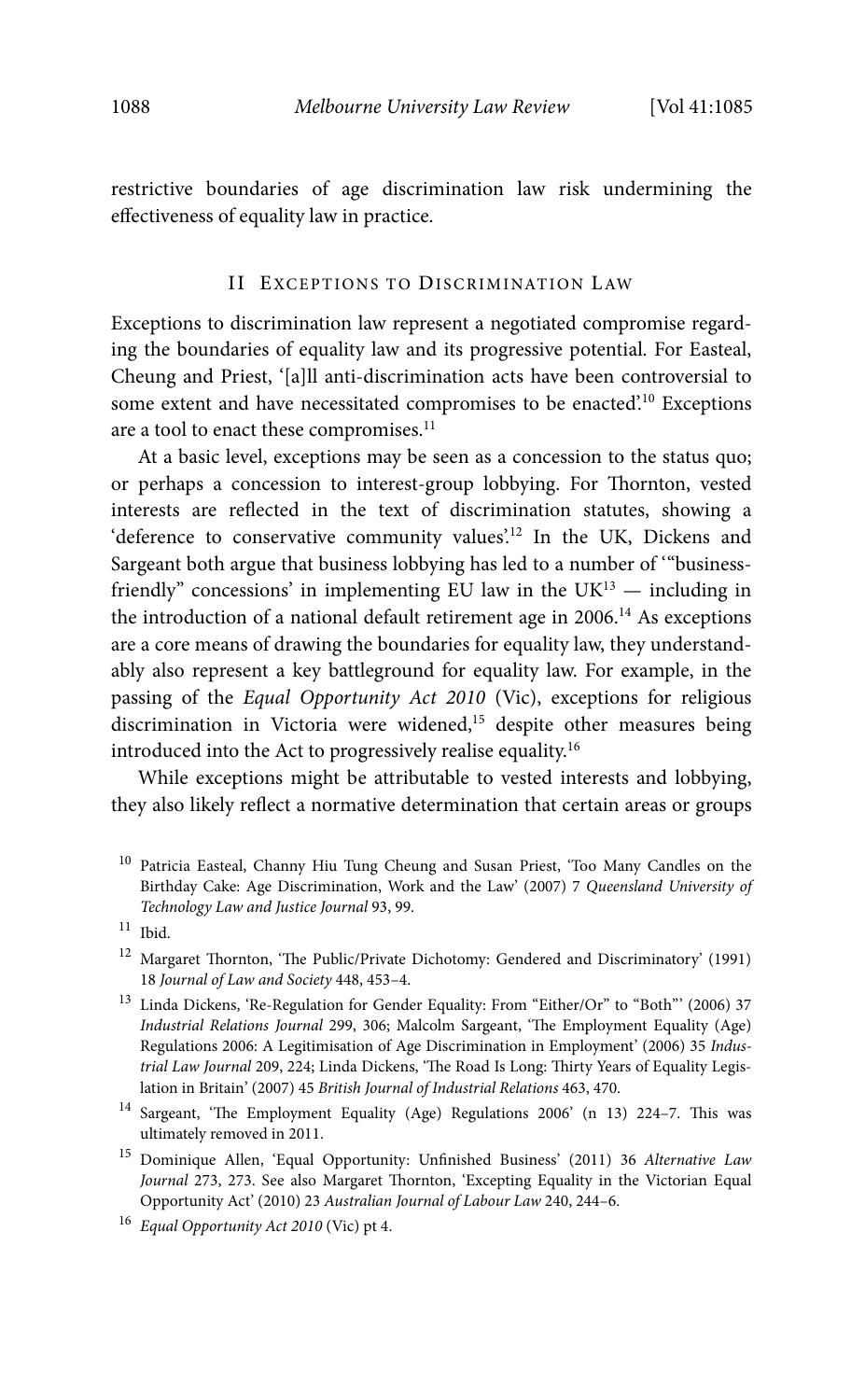should not be subject to equality law's progressive potential: equality law has certain, predefined limits. Excluding certain behaviour or groups from equality law therefore reflects a normative judgment as to the acceptable limits of equality law, and draws the line between normatively acceptable and unacceptable discrimination.<sup>17</sup> For Thornton, exceptions illustrate 'contemporary resistance to state regulation of the market', and become 'almost schizophrenic' in trying to decide the line between acceptable and unacceptable discrimination.18 Thus, these normative judgments are far from clear-cut, and different statutory exceptions may prove to be inconsistent or contradictory in practice.

To some extent, exceptions may assist with securing the workability of discrimination statutes. For Smith, exceptions to equality law help to 'prevent absurdities',<sup>19</sup> particularly where (as in Australia) there is no general justification defence to the general principle of equality.20 In Australia, the 'patchwork' of exceptions to equality law is seen as helping to make the statute work in practice, as part of a 'concession to a strict formal equality approach' where discrimination is never allowed.<sup>21</sup> While this may be correct, determining what is an 'absurdity' requires a normative judgment about the acceptable limits of equality law. This argument therefore supports the normative role of exceptions in concreting the compromise embodied in discrimination law.

The normative limits created by exceptions are fundamentally linked to the aims or objectives of equality law. In age discrimination law, for example, statutes are generally seeking to achieve two, potentially incommensurate, objectives: first, to achieve instrumental economic ends, such as by extending working lives and reducing demand on pension systems; and, second, to achieve intrinsic or dignity ends, and respect the dignity of workers of all ages.22 These two aims are likely to come into conflict: age discrimination can be economically efficient, in some circumstances, while still infringing workers' dignity.<sup>23</sup> Thus, age discrimination law reflects a negotiated compromise regarding how these objectives should be reconciled if they conflict.

 $^{17}\,$  See Sargeant, 'The Employment Equality (Age) Regulations 2006' (n 13).

<sup>18</sup> Thornton, 'The Public/Private Dichotomy' (n 12) 453.

<sup>&</sup>lt;sup>19</sup> Belinda Smith, 'From Wardley to Purvis: How Far Has Australian Anti-Discrimination Law Come in 30 Years?' (2008) 21 Australian Journal of Labour Law 3, 7.

<sup>20</sup> Ibid.

 $^{21}\,$  Ibid 8.

 $22$  Fredman (n 3) 103-4.

<sup>23</sup> Ibid 106.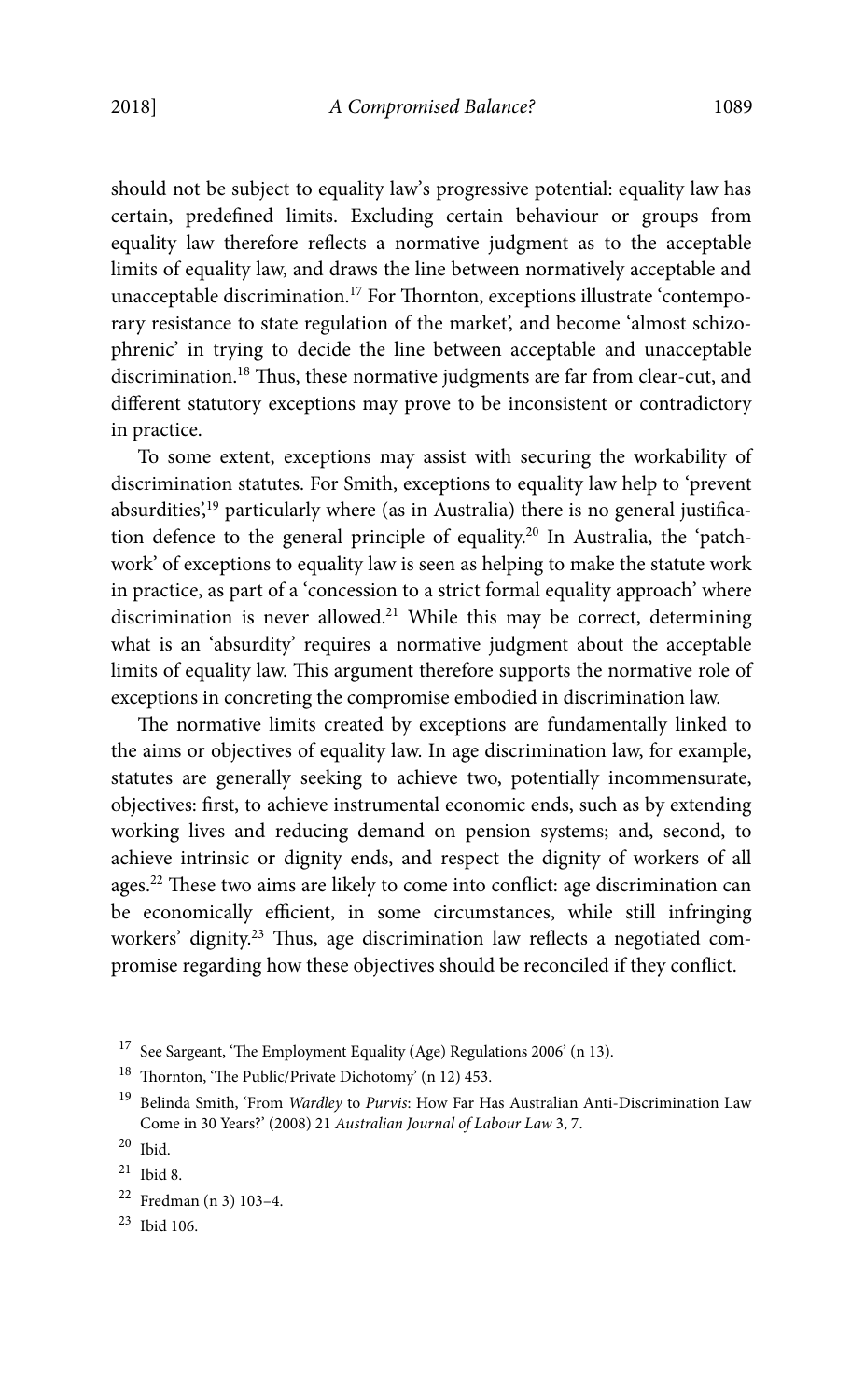Age discrimination law is therefore aptly regarded as a balancing act, concerned with the intergenerational distribution of goods in society such as work and employment opportunities. Exceptions, then, are a means of striking a balance between conflicting interests. For Thornton, this is a balance between freedom and equality;<sup>24</sup> for Fredman, between liberty and equality.25 Exceptions give 'freedom to act' to vested interests, and reveal a 'lukewarm' commitment to equality, which plays 'second fiddle to freedom'.<sup>26</sup> For Dickens, the balance is between fairness and efficiency:<sup>27</sup> the 'business case for equality', which was key to prompting equality regulation in Britain, means that the boundaries of regulation may only extend to the extent that they 'promote and support business interests'.28 Diversity is promoted to the extent that it is 'good for business',<sup>29</sup> and business profitability is seen as being in the public interest.30

Going further, Thornton also maps exceptions onto the public and private spheres, arguing that discrimination law mandates equality in public, and freedom in private,<sup>31</sup> enabling the 'untrammelled pursuit of personal desires' in the private sphere.<sup>32</sup> Harrison and Parkinson see this divide as normatively desirable, and argue that discrimination law should only apply to the commons, with (religious) liberty elsewhere.<sup>33</sup> However, for Thornton, the publicprivate dichotomy is inherently gendered: traditionally, women have been relegated to the private sphere, and men have occupied the public sphere.<sup>34</sup> Accepting the public–private divide therefore limits the scope of equality law to assist women and address gender inequality. Indeed, what is 'private' is socially constructed, and often shaped by the state.<sup>35</sup> Thus, using the public-

- 24 Thornton, 'Excepting Equality' (n 15) 241.
- $25$  Fredman (n 3) 33.
- 26 Thornton, 'Excepting Equality' (n 15) 240–1.
- $27$  Dickens, 'The Road Is Long' (n 13) 468. Fredman describes this as a tension between economic and market concerns and equality: Fredman (n 3) 35–7.
- 28 Dickens, 'Re-Regulation for Gender Equality' (n 13) 299, 306.
- 29 Sargeant, 'The Employment Equality (Age) Regulations 2006' (n 13) 214.
- 30 Dickens, 'Re-Regulation for Gender Equality' (n 13) 306.
- 31 Thornton, 'Excepting Equality' (n 15) 241.
- $32$  Thornton, The Liberal Promise (n 8) 103.
- 33 Joel Harrison and Patrick Parkinson, 'Freedom beyond the Commons: Managing the Tension between Faith and Equality in a Multicultural Society' (2014) 40 Monash University Law Review 413.
- 34 Thornton, 'The Public/Private Dichotomy' (n 12) 449.
- 35 Ibid 449–51.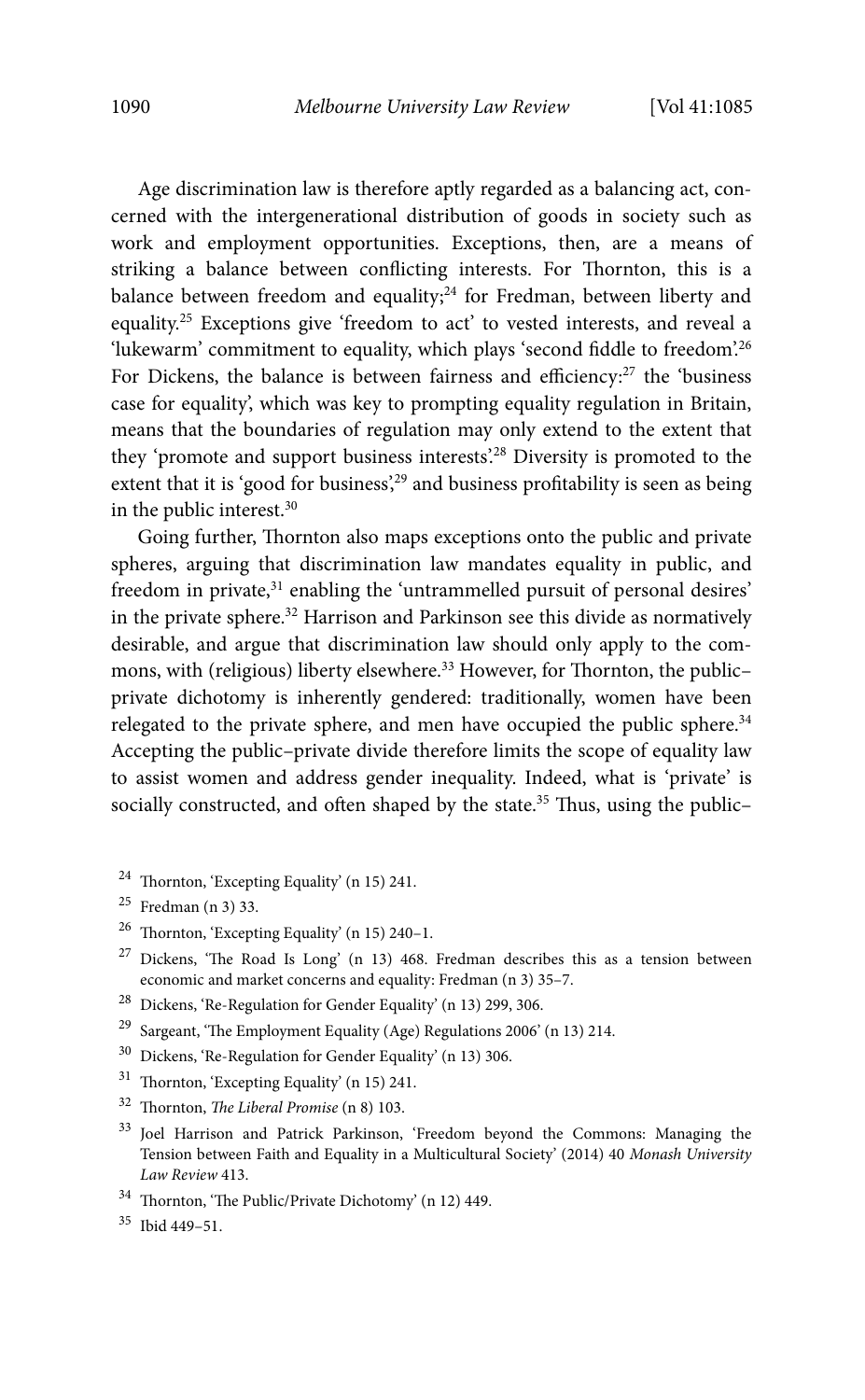private dichotomy as a justification for exceptions to equality law is theoretically problematic and normatively questionable, as it reinforces gender differences.36

It is important to acknowledge the qualitative differences in exceptions to equality law: some operate to allow discrimination in a negative sense by limiting the scope of equality law, as in provisions allowing discrimination to achieve the operational requirements of a position. Other exceptions operate to allow discrimination in a positive sense, such as provisions allowing positive action.37 In both cases, exceptions operate to modify a strict principle of formal equality. In the first case, negative exceptions limit the principle of formal equality to not apply in specific cases or situations. In the second case, positive exceptions limit the principle of formal equality with the aim of achieving substantive equality. This article focuses on the first type of exceptions, which negatively limit the scope of equality law. Positive action is a broader topic, which has been explored elsewhere.<sup>38</sup>

# III THE AUSTRALIAN AND UK LEGAL FRAMEWORKS

In Australia's federal structure, age discrimination in employment is regulated by a myriad of pieces of legislation at federal, state and territory level; and as both an equality issue generally, and in relation to employment particularly. At the federal level, age discrimination claims are made under a specific regulatory framework for age (the Age Discrimination Act 2004 (Cth) ('ADA')), rather than a single piece of equality legislation for all grounds. Further, claims may be made under either equality legislation (the ADA) or employment legislation (the Fair Work Act 2009 (Cth) ('FWA')). The FWA prohibits 'adverse action' on the grounds of age,<sup>39</sup> which includes dismissal, injuring an employee in employment, prejudicial altering of an employee's

<sup>36</sup> Ibid 449–51, 459–60.

<sup>37</sup> See Smith (n 19) 7.

<sup>&</sup>lt;sup>38</sup> Christopher McCrudden, 'Rethinking Positive Action' (1986) 15 Industrial Law Journal 219; Lizzie Barmes, 'Equality Law and Experimentation: The Positive Action Challenge' (2009) 68 Cambridge Law Journal 623; Lizzie Barmes, 'Navigating Multi-Layered Uncertainty: EU Member State and Organizational Perspectives on Positive Action' in Geraldine Healy, Gill Kirton and Mike Noon (eds), Equality, Inequalities and Diversity: Contemporary Challenges and Strategies (Palgrave Macmillan, 2011) 56. This article also excludes discussion of exemptions to equality law that can be granted under the Australian Human Rights Commission Act 1986 (Cth) s 44 ('ADA') and, to a more limited extent, under the Equality Act 2010 (UK) s 197 ('EqA').

<sup>39</sup> Fair Work Act 2009 (Cth) s 351(1).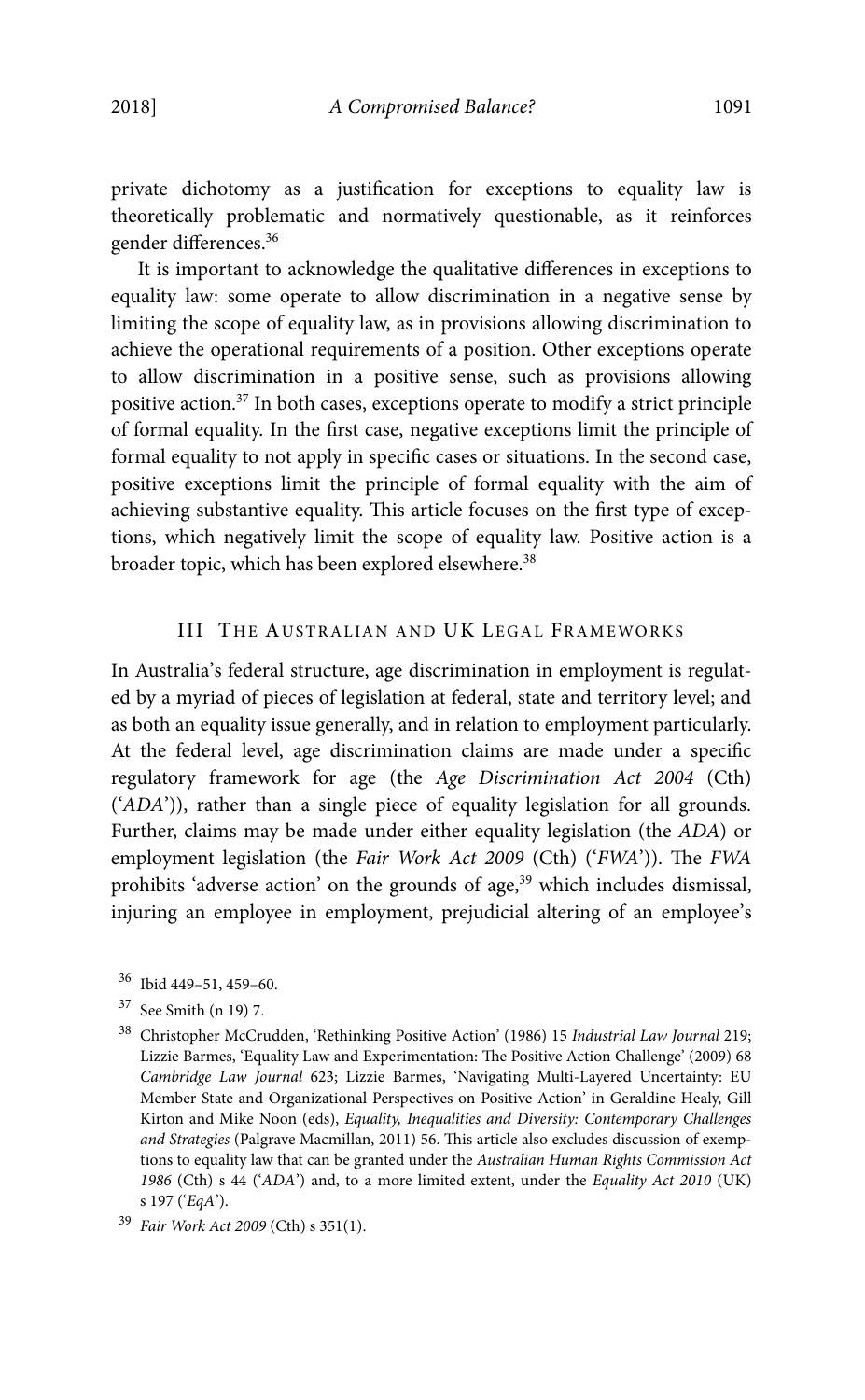position, or discriminating between the employee and other employees.<sup>40</sup> The FWA also provides protection against termination of employment on the basis of age.41 The Australian system represents a complex legal framework, with substantial variation between jurisdictions and between equality and employment legislation. For the purposes of coherence, this article focuses particularly on exceptions under equality legislation, rather than employment legislation.

In Australia, the prohibition of age discrimination in employment is subject to a 'significant number of exceptions'.<sup>42</sup> In the second reading speech for the ADA, it was explicitly noted that '[a]ll anti-discrimination laws must strike the right balance between prohibiting unfair discrimination and allowing legitimate differential treatment. … The bill takes a commonsense approach and exempts legitimate distinctions based on age.'43 Thus, the exceptions to the ADA were explicitly linked with the compromises inherent in age discrimination law. These 'legitimate distinctions' spanned a wide range of areas, including superannuation, tax, health, social security and migration, on the basis that '[a]ge differences in these areas are based on distinct and broadly accepted social policy rationales'.<sup>44</sup> Thus, broad acceptance of various social policy rationales was seen to mean that age-based distinctions were legitimate. At the time, the Council on the Ageing ('COTA') expressed its concern regarding the excessively wide range of exceptions to the ADA. 45

In 2012, the Australian Commonwealth government released an exposure draft of a consolidated anti-discrimination law ('2012 Draft Bill'), which would have unified the various equality statutes at the federal level.<sup>46</sup> While there still would have been separate equality and labour law statutes, as well as statutes at the federal, state, and territory level, the 2012 Draft Bill would have

40 Ibid s 342(1) item 1.

- $42$  Neil Rees, Simon Rice and Dominique Allen, Australian Anti-Discrimination Law (Federation Press, 2nd ed, 2014) 6 [1.2.9].
- 43 Commonwealth, Parliamentary Debates, House of Representatives, 26 June 2003, 17621 (Daryl Williams).

46 Exposure Draft, Human Rights and Anti-Discrimination Bill 2012 (Cth) ('2012 Draft Bill'). For a discussion, see Therese MacDermott, 'Affirming Age: Making Federal Anti-Discrimination Regulation Work for Older Australians' (2013) 26 Australian Journal of Labour Law 141.

 $41$  Ibid s 772(1)(f).

<sup>44</sup> Ibid 17622.

<sup>45</sup> COTA National Seniors, Submission No 6 to Australian Senate Legal and Constitutional Committee, Provisions of the Age Discrimination Bill 2003 (1 September 2003) 2–6.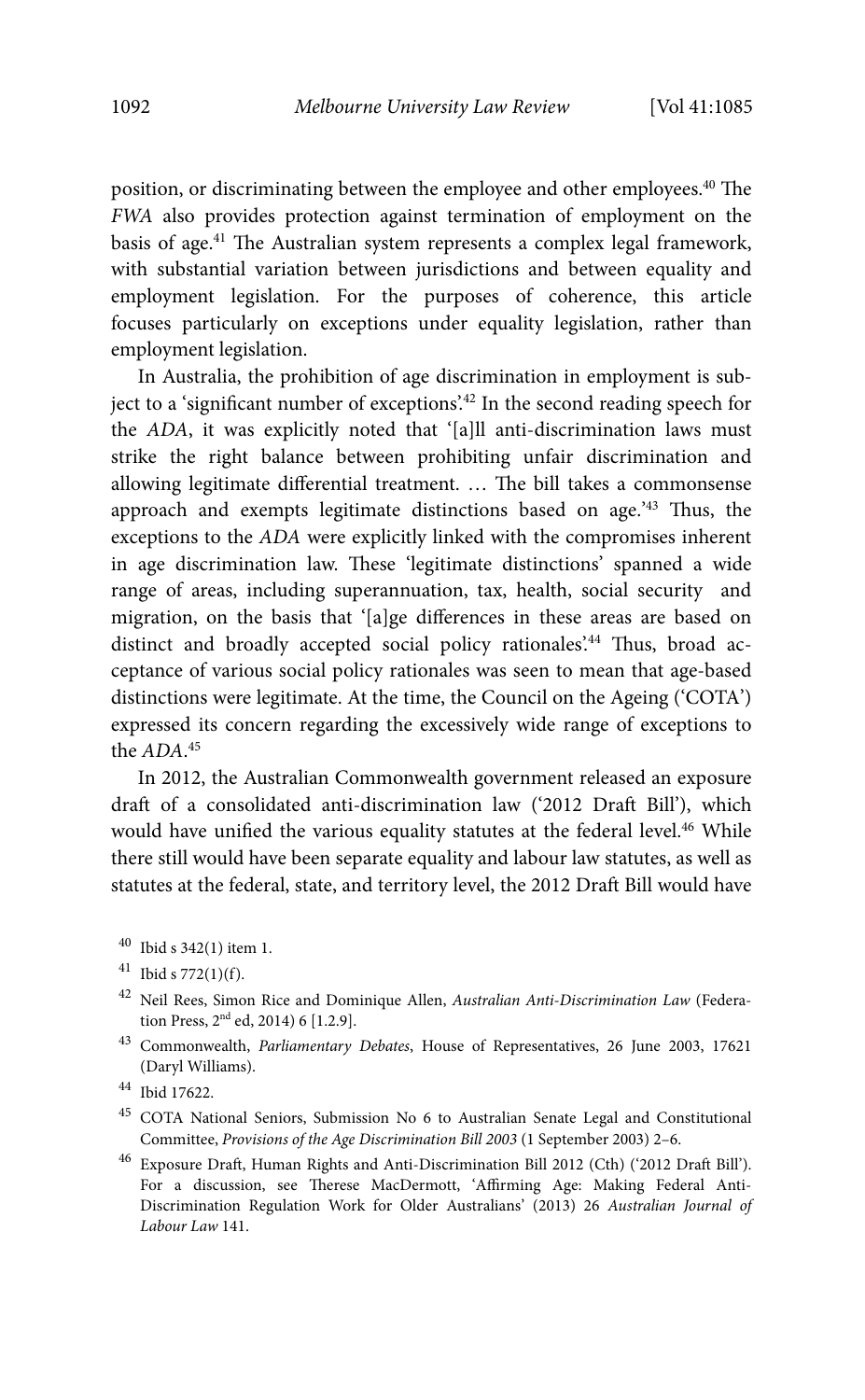provided greater uniformity and simplicity in the federal equality structure. The Bill was delayed, and ultimately not pursued with a change of government in 2013.47 However, its terms are helpful in illuminating potential challenges to Australian age discrimination law. Most of the exceptions in the ADA would have been retained by the 2012 Draft Bill. However, the Bill also included a requirement that the exceptions be reviewed within three years,<sup>48</sup> recognising the potential overlap between existing exceptions and the proposed new justifiable conduct exception.49

The legal situation in the UK is far more straightforward than that in Australia: the Equality Act 2010 (UK) ('EqA') is a single piece of legislation prohibiting discrimination because of a range of protected characteristics, including age. There is no separate legislation relating to employment, and while some equality regulation is devolved to Northern Ireland, Wales and Scotland, the core provisions remain largely the same in each region.<sup>50</sup> The EqA consolidated a number of pieces of equality legislation into a single statute in 2010,<sup>51</sup> including the *Employment Equality (Age) Regulations 2006* (UK) SI 2006/1031, which implemented the EU Framework Directive 2000/78 into UK law as it related to age.<sup>52</sup> With consolidation, there is a risk that exceptions most relevant to one protected characteristic are unthinkingly imported for others.53 While there are many exceptions that apply uniformly to all protected characteristics in the EqA, some differences are retained particularly for age discrimination. This may reflect the fact that many exceptions to age discrimination law in the UK are based on provisions in the Framework Directive 2000/78: the EU had a strong influence on the development of age discrimination law in the UK.

- <sup>47</sup> See Daniel Hirst, 'Anti-Discrimination Laws Overhaul Delayed', The Sydney Morning Herald (Sydney, 21 March 2013) 13.
- 48 2012 Draft Bill (n 46) cl 47.
- 49 Exposure Draft Explanatory Notes, Human Rights and Anti-Discrimination Bill 2012 (Cth) 33 [139]–[142], 48–9 [218]–[219].
- $^{50}\,$  See generally Paul Chaney, Equality and Public Policy: Exploring the Impact of Devolution in the UK (University of Wales Press, 2011) 111–46.
- 51 Explanatory Notes, Equality Act 2010 (UK) 2–4 [4]–[11].
- 52 See Council Directive 2000/78/EC of 27 November 2000 Establishing a General Framework for Equal Treatment in Employment and Occupation [2000] OJ L 303/16 ('Framework Directive 2000/78').
- $^{\rm 53}$  Maleiha Malik, ""Modernising Discrimination Law": Proposals for a Single Equality Act for Great Britain' (2007) 9 International Journal of Discrimination and the Law 73, 78–9.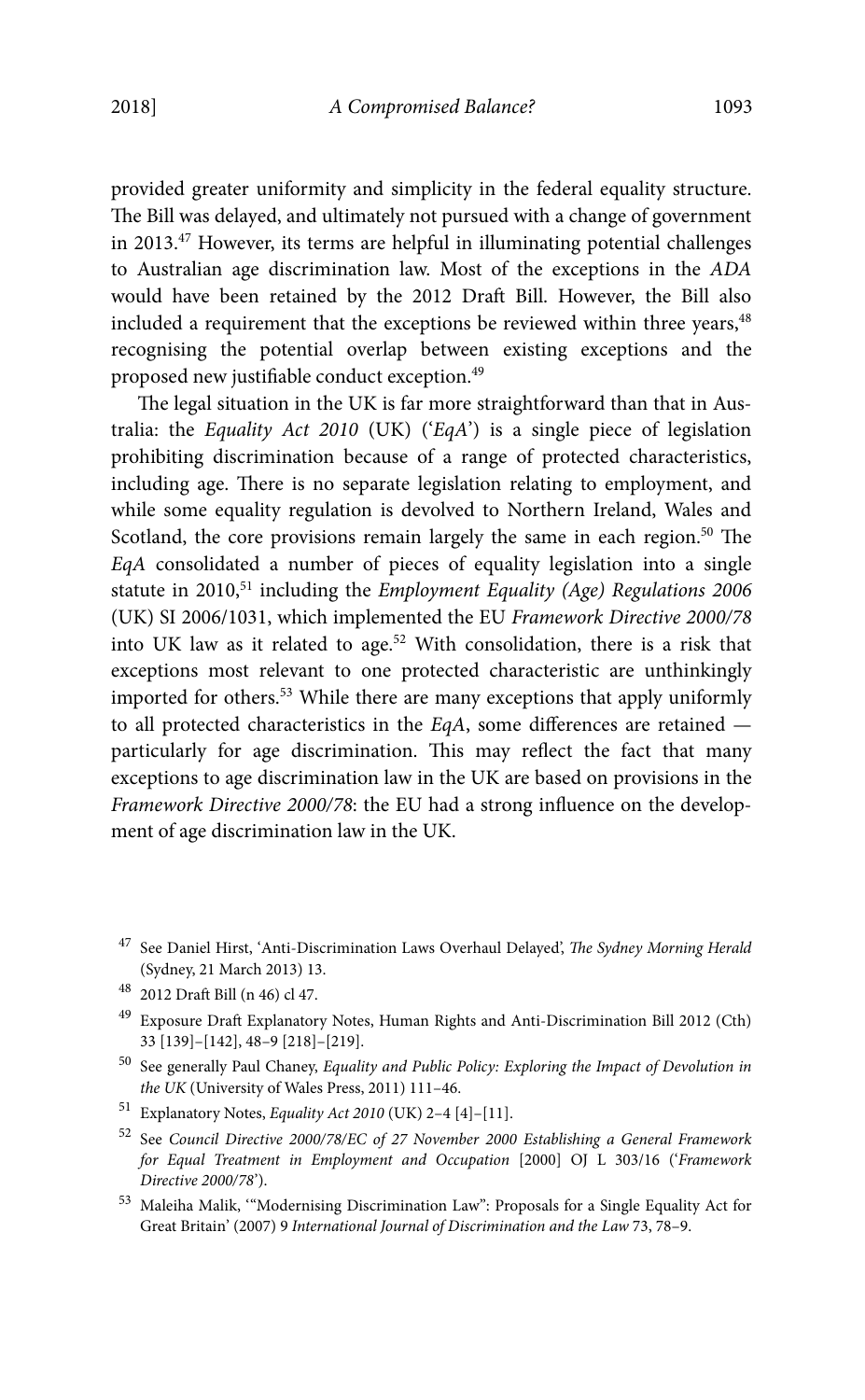#### IV EXCEPTIONS TO AGE DISCRIMINATION LAW

In the sections that follow, I thematically consider case studies of exceptions to age discrimination law in Australia and the UK, focusing on exceptions relating to domestic duties, occupational requirements, religious bodies, statutory provisions, public safety and security, and justified discrimination.<sup>54</sup> I consider the extent to which these exceptions are appropriate for the functioning of age discrimination legislation, or where they might undermine the potential of age equality law. This discussion reveals that exceptions to age equality law are often different to — and potentially broader than — exceptions in other areas of discrimination law. I argue that this indicates that the compromise reached in the context of age equality law is more focused on instrumental than intrinsic ends, and represents a de-prioritising of the equality principle.

### A Domestic Duties

The exclusion of domestic duties on residential premises from discrimination law is a key embodiment of the public–private dichotomy, and allows the 'untrammelled pursuit' of ageist desires and preferences in the private sphere.55 It also reflects the importance of freedom of contract in the common law tradition.<sup>56</sup> The ADA does not apply to the performance of domestic duties on residential premises.<sup>57</sup> Similar exceptions are in place in Victoria,<sup>58</sup> Queensland,<sup>59</sup> the Northern Territory,<sup>60</sup> Western Australia,<sup>61</sup> New South

 $54$  Youth wages — which are excluded from the ADA (n 38) s 25 and the EqA (n 38) sch 9 items 11–12 — have been analysed by scholars elsewhere: see, eg, Alysia Blackham, 'Normative Visions of Age: Progress and Change in Australian Labour Law' in John Howe, Anna Chapman and Ingrid Landau (eds), The Evolving Project of Labour Law: Foundations, Development and Future Research Directions (Federation Press, 2017) 117. This article also does not consider age discrimination in small partnerships, which are excluded from the scope of the ADA: see ADA (n 38) s 21. 'Justified' discrimination may be best described as a defence to equality law, rather than an exception. However, given the relevance of this provision to exceptions more generally, it is considered here alongside other exceptions.

<sup>55</sup> Thornton, The Liberal Promise (n 8) 103.

<sup>56</sup> See also Catherine Barnard and Alysia Blackham, 'Discrimination and the Self-Employed: The Scope of Protection in an Interconnected Age' in Hugh Collins (ed), European Contract Law and the Charter of Fundamental Rights (Intersentia, 2017) 197, 209–18.

 $57$  ADA (n 38) s 18(3). 'Domestic duties' is not defined in the ADA.

<sup>58</sup> Equal Opportunity Act 2010 (Vic) s 24. Victoria includes an additional exception relating to the care of children: at s 25.

<sup>59</sup> Anti-Discrimination Act 1991 (Qld) ss 26–7.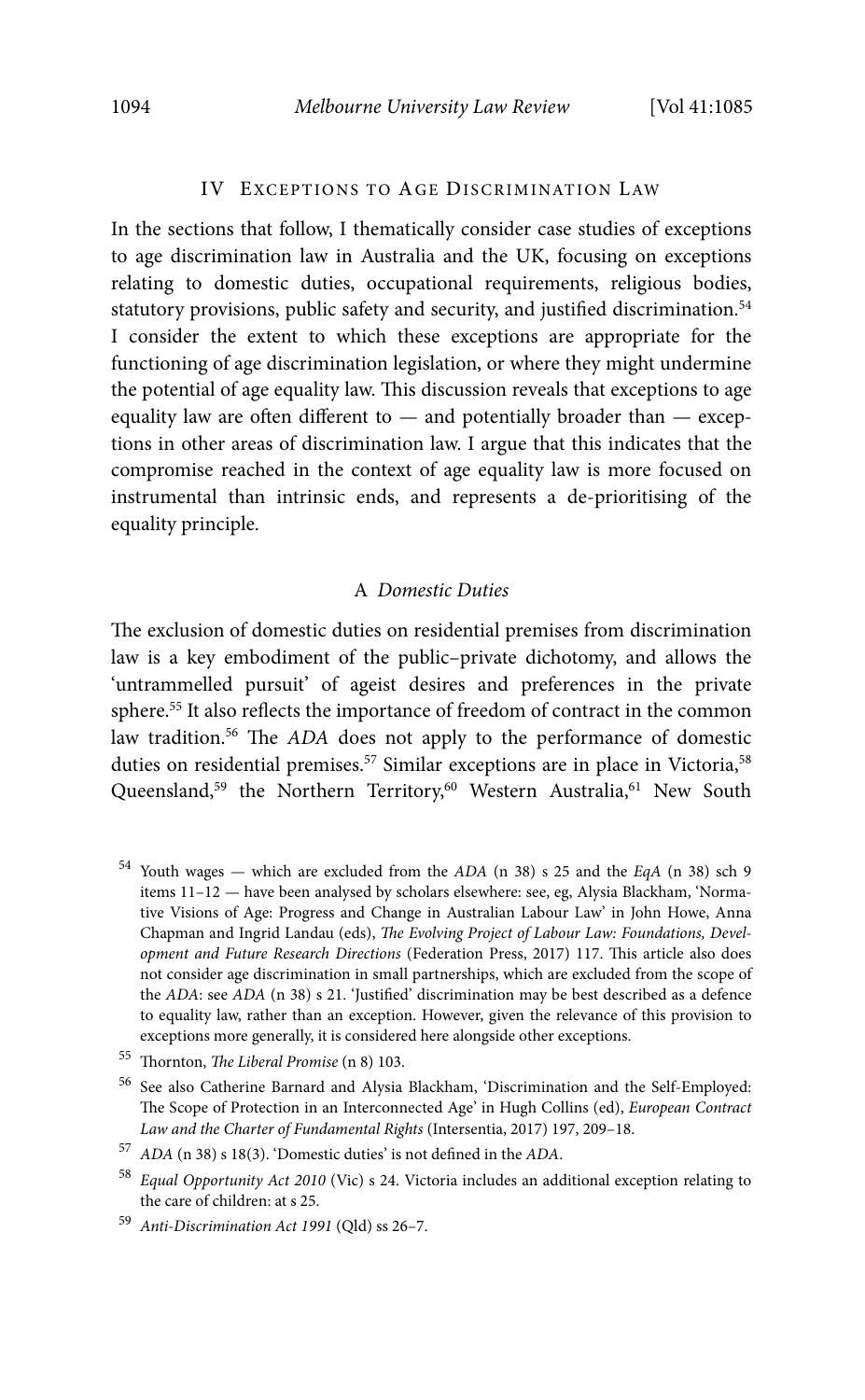Wales,<sup>62</sup> South Australia,<sup>63</sup> and the Australian Capital Territory,<sup>64</sup> and would have been retained in the 2012 Draft Bill.<sup>65</sup> This exception does not apply in the UK or in Tasmania.<sup>66</sup> Similar exceptions exist in sex<sup>67</sup> and disability<sup>68</sup> discrimination law in Australia at the federal level.

Consistent with Thornton's arguments, the exclusion of domestic duties on residential premises is highly gendered: the International Labour Organization estimates that Australia had 3,800 domestic workers in 2010, 3,600 of which were women.<sup>69</sup> These estimates likely significantly understate the number of domestic workers in Australia: the 2016 Census of Population and Housing recorded roughly 36,567 domestic cleaners in Australia (8,522 men and 28,047 women); and 31,822 housekeepers (5,033 men and 26,790 women). When added to other occupations that are likely to constitute 'domestic duties' and occur in a residential setting (such as carers and aides, child carers, personal carers and assistants, age and disabled carers, nursing support, and personal care workers), there could be anywhere up to 432,501 domestic workers in Australia, with over 84% women.<sup>70</sup> This reflects the growth in the domestic 'outsourcing' of labour.<sup>71</sup>

The gender disparities in these figures are striking. Excluding domestic workers from the protections afforded by age discrimination legislation will disproportionately affect women, continuing the public–private dichotomy

- $60$  Anti-Discrimination Act 1992 (NT) s 35(2).
- $61$  Equal Opportunity Act 1984 (WA) s 66W(3).
- <sup>62</sup> Anti-Discrimination Act 1977 (NSW) s 49ZYB(3).
- 63 In South Australia, this is expressed as employment 'for purposes not connected with a business': Equal Opportunity Act 1984 (SA) s 85F(1)(a).
- <sup>64</sup> Discrimination Act 1991 (ACT) s 24. The Australian Capital Territory includes an additional exception relating to the care of children: at s 25.
- 65 2012 Draft Bill (n 46) cl 43.
- <sup>66</sup> Though the limited application of UK equality law to the self-employed may prevent this difference having much impact in practice: see, eg, Hashwani v Jivraj [2011] 1 WLR 1872. Cf ADA (n 38) s 20 in relation to contract workers.
- $^{67}$  Sex Discrimination Act 1984 (Cth) s 14(3).
- <sup>68</sup> Disability Discrimination Act 1992 (Cth) s 15(3).
- <sup>69</sup> International Labour Office, International Labour Organization, Domestic Workers across the World: Global and Regional Statistics and the Extent of Legal Protection (Report, 2013) 117.
- $^{70}\,$  See 'TableBuilder', Australian Bureau of Statistics (Online Data Tool, 2017) <www.abs.gov.au/ websitedbs/D3310114.nsf/Home/2016%20TableBuilder>, archived at <https://perma.cc/ MCJ6-F7NJ>. Of course, some of these workers would be performing these roles in a commercial setting.
- $71$  Gabrielle Meagher, Friend or Flunkey? Paid Domestic Workers in the New Economy (University of New South Wales Press, 2003) 48.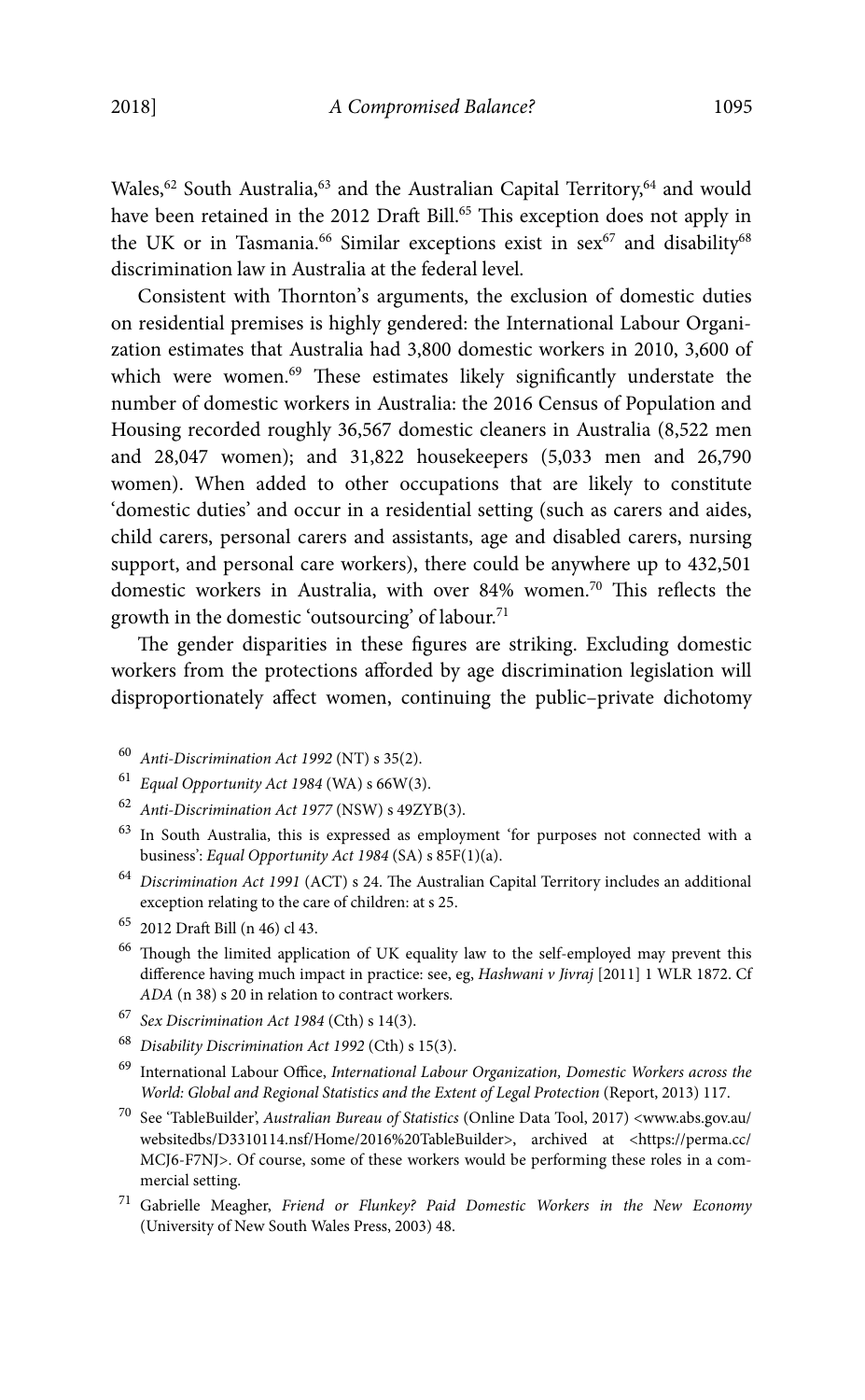and reinforcing gender differences.72 This also reflects the traditional view that domestic duties are 'women's work'.<sup>73</sup> In many cases, domestic work will be mediated via third parties, including through the use of agencies, franchises, or company structures.74 This limits the utility of employment discrimination law in this context, even without the domestic duties exclusion.<sup>75</sup>

Given that domestic workers experience a myriad of problems at work including undervaluing of their labour, failure to comply with existing agreements for work, income insecurity and a risk of unfair dismissal<sup>76</sup>  $-$  it appears normatively problematic to also exclude protection from discrimination law. It is also inconsistent with the International Labour Organization's Convention (No 189) Concerning Decent Work for Domestic Workers — not yet ratified by Australia or the UK — which requires members to take measures 'to respect, promote and realize the fundamental principles and rights at work' for domestic workers, including 'the elimination of discrimination in respect of employment and occupation', by 'extending or adapting existing measures to cover domestic workers'.77 Thus, the need to overcome the gendered public–private dichotomy, and trends in international law, require a fundamental review of the domestic duties exception in the ADA and statutes in the states and territories. This is an exception that might fundamentally undermine the potential of age equality law for a group of vulnerable workers.

#### B Occupational Requirements

Both UK and Australian age discrimination laws make exceptions for occupational requirements, reflecting the tension between fairness and efficiency in equality law.78 In Australia, the Australian Chamber of Commerce and Industry ('ACCI') originally objected to the ADA on the basis that it would undermine merit in employment decisions and would lead to older workers having lighter duties:

 $72$  See generally Thornton, 'The Public/Private Dichotomy' (n 12).

- 73 Meagher (n 71) 100.
- 74 Ibid 48.

- 77 Opened for signature 16 June 2011, [2015] ITS 11 (entered into force 5 September 2013) ('ILO Convention No 189') arts 3(2), 18.
- 78 See Dickens, 'The Road Is Long' (n 13) 468.

 $^{75}\,$  Though there may be grounds for a discrimination claim against the agency themselves. This is consistent with anecdotal evidence that agencies practice discrimination, including on the basis of age: ibid 109.

<sup>76</sup> Ibid 99–100, 102–3.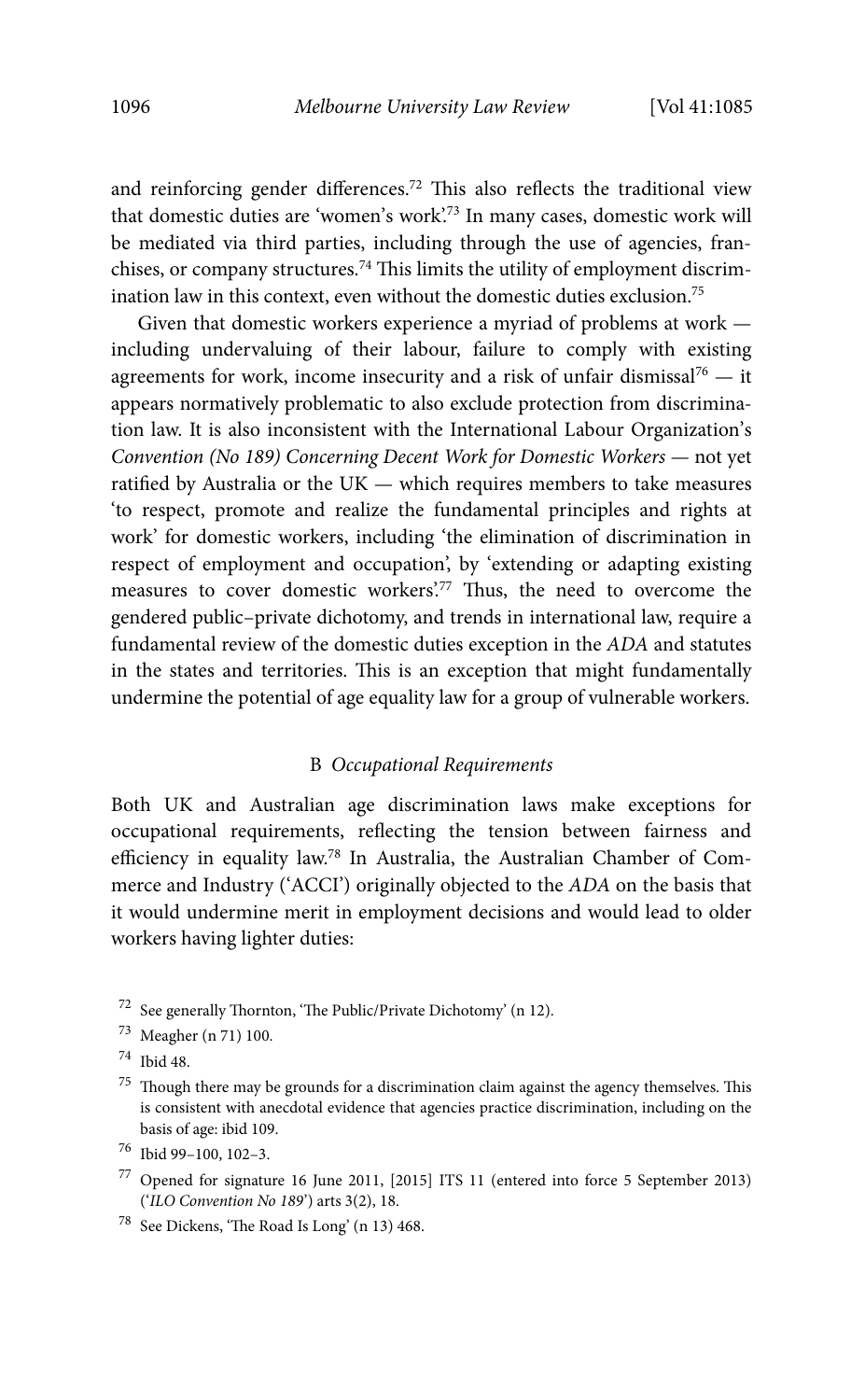[T]he laws could open the floodgate to employees demanding easier work conditions because of their age.

… 'It is quite conceivable that, without proper exemptions in place, performance or productivity criteria in industry would be exposed to complaint or challenge under the indirect age discrimination concept … It may also mean that employers are required to increasingly provide light or limited duties for persons of a particular age category to avoid the risk of complaint or litigation.'<sup>79</sup>

The ACCI's concerns reflect a perception that age equality will undermine work productivity and will require lighter duties or preferential treatment for older workers. Thus, the exceptions for occupational requirements may be seen as a compromise designed to ensure high work productivity where age impacts upon an individual's ability to fulfil a position.

The ADA does not apply where the applicant or employee 'is unable to carry out the inherent requirements of the particular employment because of' age.80 The 'inherent requirements' formulation of this exception echoes that in the International Labour Organization's Convention (No 111) Concerning Discrimination in Respect of Employment and Occupation,<sup>81</sup> and is similar to an exception originally included in the Workplace Relations Act 1996 (Cth) s 170CK(3), which has since been repealed. The exception appears broader than those in other federal discrimination statutes.<sup>82</sup> Indeed, while the wording of the ADA is similar to the exception under Australian federal disability discrimination legislation,<sup>83</sup> it omits that statute's reference to the need for 'reasonable adjustments' in the inherent requirements exception.<sup>84</sup> Thus, the ADA exception risks significantly undercutting the equality

<sup>83</sup> Disability Discrimination Act 1992 (Cth) s 21A.

<sup>79</sup> Kirsty Magarey, Age Discrimination Bill 2003 (Bills Digest No 29 2003–04, 8 September 2003) 2–3.

<sup>80</sup> ADA (n 38) s 18(4). Similarly, the FWA excludes actions 'taken because of the inherent requirements of the … position': FWA (n 39) s 351(2)(b).

 $^{81}$  Opened for signature 25 June 1958, 362 UNTS 31 (entered into force 15 June 1960) art 1(2) ('ILO Convention No 111').

<sup>82</sup> See, eg, Sex Discrimination Act 1984 (Cth) s 30, which refers to 'a genuine occupational qualification to be a person of a different sex from the sex of the other person'.

<sup>84</sup> Ibid. See Therese MacDermott, 'Age Discrimination and Employment Law: The Sky's the Limit' (1998) 11 Australian Journal of Labour Law 144.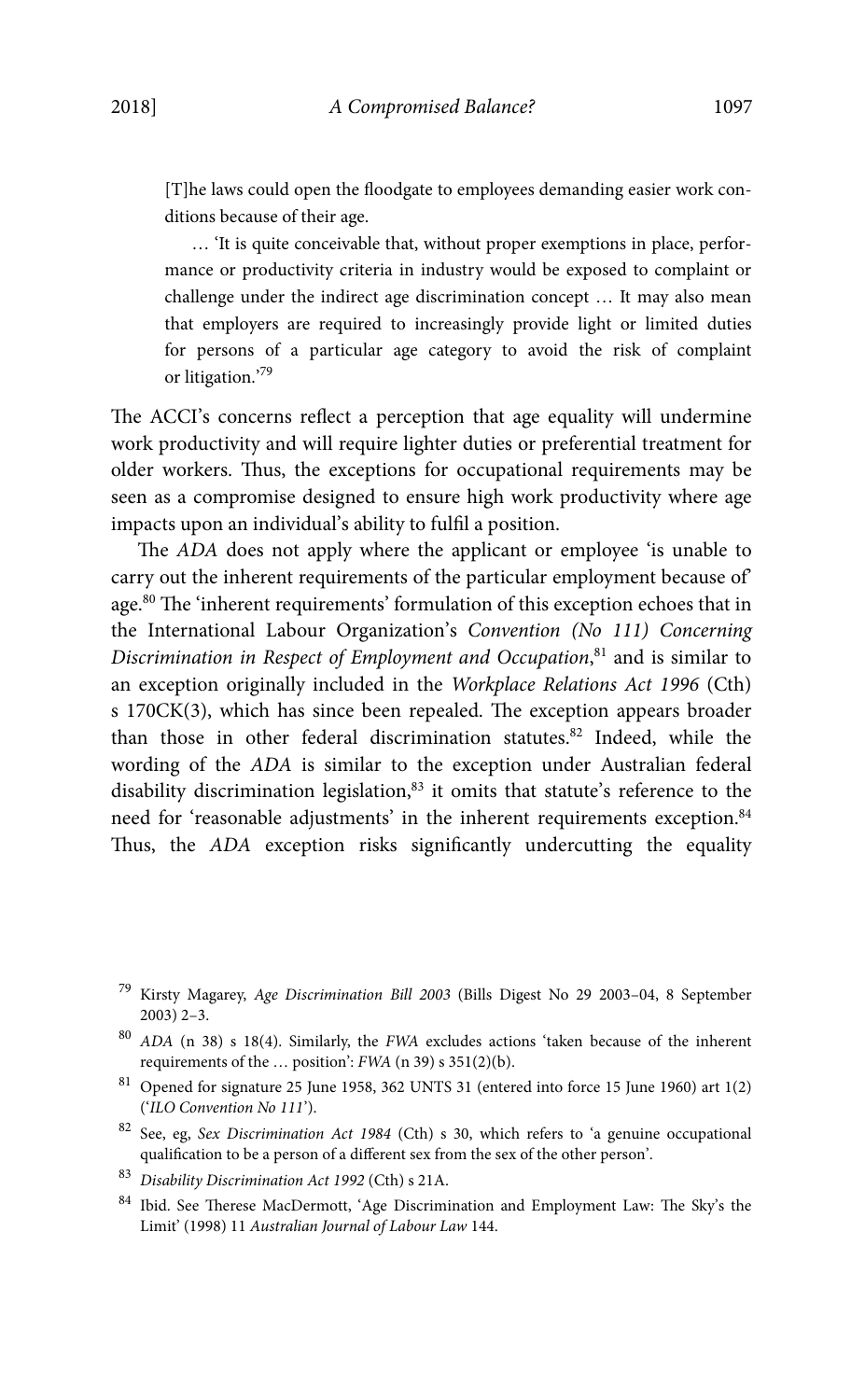principle, more so than other formulations of this exception in federal discrimination statutes.<sup>85</sup>

While there is case law on inherent requirements in the context of disability,86 the case law in relation to age is limited. Some guidance on what is meant by 'inherent requirements' in this context can be gleaned from Qantas Airways Ltd  $\nu$  Christie, where a pilot challenged the termination of his employment at age 60.<sup>87</sup> The pilot's forced retirement was consistent with the 'Rule of 60', an international air standard that prevented state parties from allowing pilots over the age of 60 to act as a pilot in command of an international air flight, and which allowed states to exclude a pilot over 60 from entering their air space.<sup>88</sup> While the standard did not apply in Australia, it would have prevented Mr Christie from flying to many international destinations.89

The Australian High Court provided limited guidance on the test to be used to identify the 'inherent requirements' of a position. Indeed, Brennan CJ sought 'to guard against too final a definition of the means by which the inherent nature of a requirement is determined', instead preferring a 'case by case' approach.<sup>90</sup> For Gaudron J and McHugh J, an inherent requirement was 'something that is essential to the position',<sup>91</sup> or 'essential to the performance of a particular position',<sup>92</sup> and could be derived from the contract of employ-

<sup>89</sup> Christie (n 87) 285 [3] (Brennan CJ), 292 [26] (Gaudron J), 305–6 [75], 310 [86]–[87] (McHugh J), 317 [112] (Gummow J), 326 [137] (Kirby J).

<sup>&</sup>lt;sup>85</sup> However, note the argument that the provision should be interpreted in a limited way, to apply only where an individual is unable to carry out the inherent requirements of the position because of age, not because of characteristics relating to age: Rees, Rice and Allen (n 42) 364 [6.4.7.22].

 $^{86}$  See, eg, X v Commonwealth (1999) 200 CLR 177. For an analysis of the differences between the two jurisdictions, see MacDermott, 'Age Discrimination and Employment Law' (n 84).

 $^{87}\,$  (1998) 193 CLR 280 ('Christie'). The case was decided under the Industrial Relations Act 1988 (Cth) s  $170DF(1)(f)$ . This section has been largely replicated in s  $772(1)(f)$  of the FWA, meaning Christie will have most relevance to the interpretation of the FWA. As Rees, Rice and Allen argue, it is more difficult to apply the reasoning in Christie to the ADA, due to the differences between the legislative schemes: Rees, Rice and Allen (n 42) 376 [6.4.9.4].

<sup>88</sup> Convention on International Civil Aviation, opened for signature 7 December 1944, 15 UNTS 295 (entered into force 4 April 1947) arts 39–40; International Civil Aviation Organization, Annex 1 to the Convention on International Civil Aviation: Personnel Licensing  $(11<sup>th</sup>$  ed, July 2011) [2.1.10.1]. See also Christie (n 87) 292 [26] (Gaudron J), 325 [135] (Kirby J).

<sup>90</sup> Ibid 284 [1].

<sup>&</sup>lt;sup>91</sup> Ibid 294 [34] (Gaudron J).

<sup>92</sup> Ibid 305 [74] (McHugh J).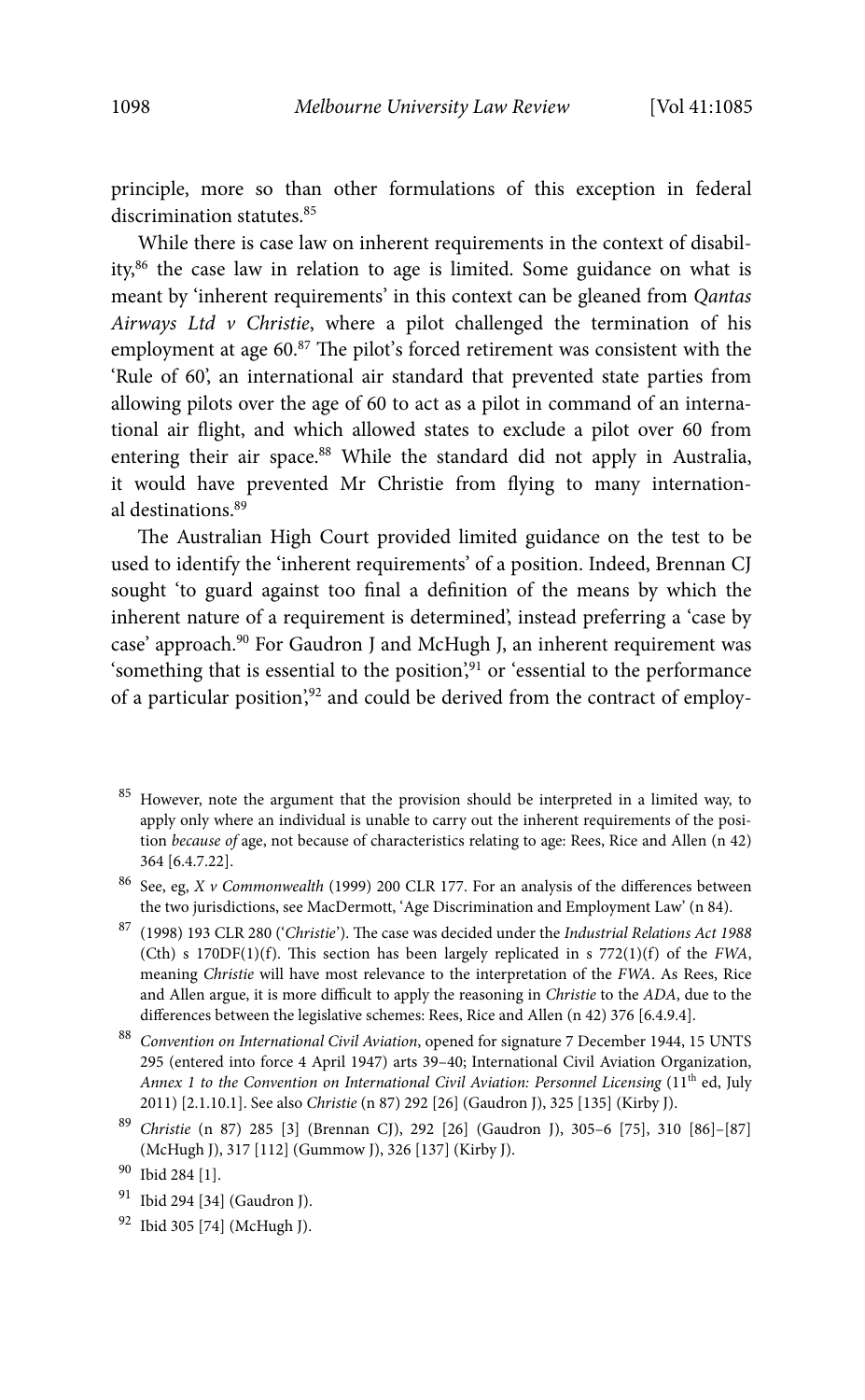ment.<sup>93</sup> Thus, inherent requirements of a position were not restricted to the 'characteristic tasks or skills required for the work done in that position'.<sup>94</sup> To Gaudron J, an inherent requirement could be identified in a practical way by asking 'whether the position would be essentially the same if that requirement were dispensed with'.95 Gummow J adopted a slightly different formulation, more focused on the contract of employment as a determining characteristic:

The 'position' here is the particular bundle of contractual rights and obligations, supplemented … by the operation of statute. In such a setting, the term 'inherent' suggests an essential element of that spoken of rather than something inessential or accidental.<sup>96</sup>

Kirby J (in dissent) described inherent requirements as those which are not 'transient, subject to change, geographically limited or otherwise temporary. The word "inherent" imports those features of the requirements for the particular position as are essential to its very nature.'97 Thus, unlike the other Justices, Kirby J emphasised the importance of permanence for a requirement to be inherent: the requirement could not vary by time or location.<sup>98</sup> In sum, then, while all members of the Court regarded an inherent requirement as something 'essential' to the position, their interpretation of that term varied significantly.

The High Court ultimately accepted Qantas's argument that the termination was based on the inherent requirements of the position, although the Court was divided on what the inherent requirement actually was: for Brennan CJ, it was the ability to participate in the bidding system for shifts;<sup>99</sup> for Gaudron J, it was working a minimum number of hours on trips scheduled by Qantas, but chosen by the pilot in accordance with the rostering system (as opposed to compliance with the rostering system itself);<sup>100</sup> for McHugh J, it was that Mr Christie could fly to a reasonable number of Qantas's overseas destinations and, therefore, be aged under 60;<sup>101</sup> for Gummow J, that Mr Christie be available for service in any part of the world

```
93 Ibid 307–8 [80] (McHugh J); cf at 295 [37] (Gaudron J).
```
- 94 Ibid 294 [33] (Gaudron J); see also at 304–5 [72]–[73] (McHugh J).
- 95 Ibid 295 [36].
- 96 Ibid 318 [114].
- 97 Ibid 340 [164].
- 98 Ibid 341 [164].
- 99 Ibid 285 [3]; cf at 295–6 [38]–[39] (Gaudron J).
- $100$  Ibid 295-6 [38]-[39].

```
101 Ibid 310 [86].
```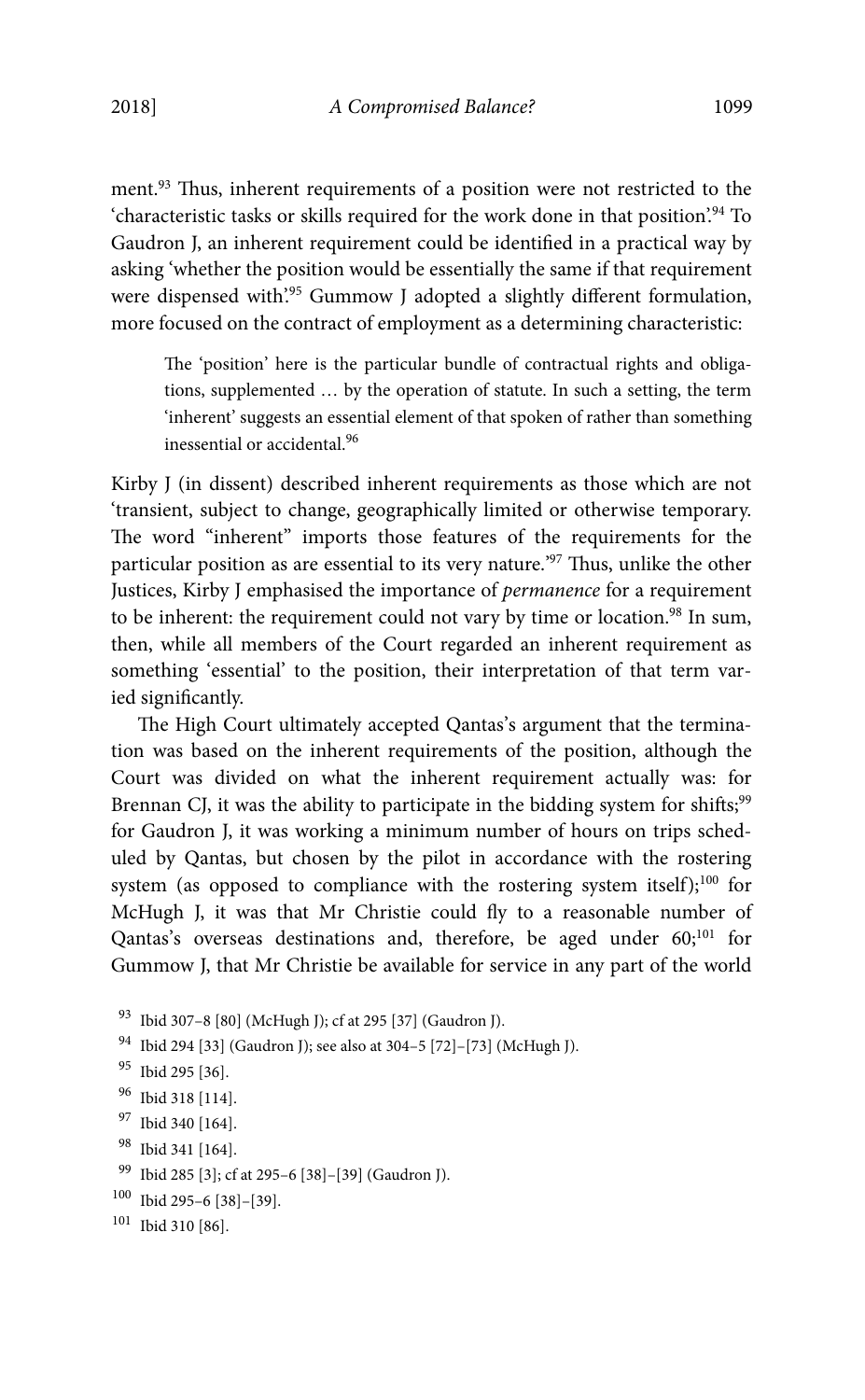where Qantas operates;<sup>102</sup> and for Kirby J (in dissent), 'requirements' related to rostering and geography were not 'inherent' but merely 'operational' and liable to change over time.<sup>103</sup>

Thus, it is clear that there is significant scope for disagreement regarding what constitutes an 'inherent requirement' and what is 'essential'.<sup>104</sup> Further, this approach implies that a range of operational requirements that are unrelated to an individual's capacity to perform the role might nevertheless be 'inherent'.<sup>105</sup> Thornton has therefore argued that the decision elevates 'administrative convenience to the status of an inherent requirement', which gives significant scope to the employer's management prerogative, and will 'always' tilt the outcome of a case towards the employer's benefit.<sup>106</sup>

The outcome in Christie may be compared with the various judgments in the Bradley litigation — decisions concerning the maximum recruitment age for the Army's Specialist Service Officer ('SSO') Pilot Scheme, which Mr Bradley exceeded.107 The Commonwealth argued that the inherent requirements of the position included physical fitness.108 The Human Rights and Equal Opportunity Commission held that physical and medical fitness was an inherent requirement of the position, but that there was 'no direct correlation between a person's age and medical fitness'.109 Wilcox J of the Federal Court similarly held that, to satisfy the exception, there needed to be an 'extremely close correlation' between age and the fitness requirement, so that age may be logically treated as proxy for fitness: a logical link between the

- 102 Ibid 319 [117].
- 103 Ibid 340–2 [164].
- $104$  The issue of inherent requirements was also flagged in Harley v Commonwealth [2011] FMCA 197, where a 54-year-old man argued that he was discriminated against on the basis of his age when his application to join the RAAF Active Reserve was refused after he failed to pass a fitness 'beep test'. The reported case only relates to a preliminary procedural question (the appointment of a court expert).
- $^{105}\,$  See Therese MacDermott, 'Challenging Age Discrimination in Australian Workplaces: From Anti-Discrimination Legislation to Industrial Regulation' (2011) 34 University of New South Wales Law Journal 182, 193. See also MacDermott, 'Age Discrimination and Employment Law' (n 84).
- 106 Margaret Thornton, 'Disabling Discrimination Legislation: The High Court and Judicial Activism' (2009) 15(1) Australian Journal of Human Rights 1, 14–15.
- $^{107}$  Commonwealth v Human Rights and Equal Opportunity Commission (1998) 158 ALR 468, 469–70 ('Bradley (Trial)'), affd Commonwealth v Bradley (1999) 95 FCR 218 ('Bradley (Appeal)'). This case was determined under the Human Rights and Equal Opportunity Commission Act 1986 (Cth) (now the Australian Human Rights Commission Act 1986 (Cth)).

<sup>108</sup> Bradley (Trial) (n 107) 475.

<sup>109</sup> Ibid.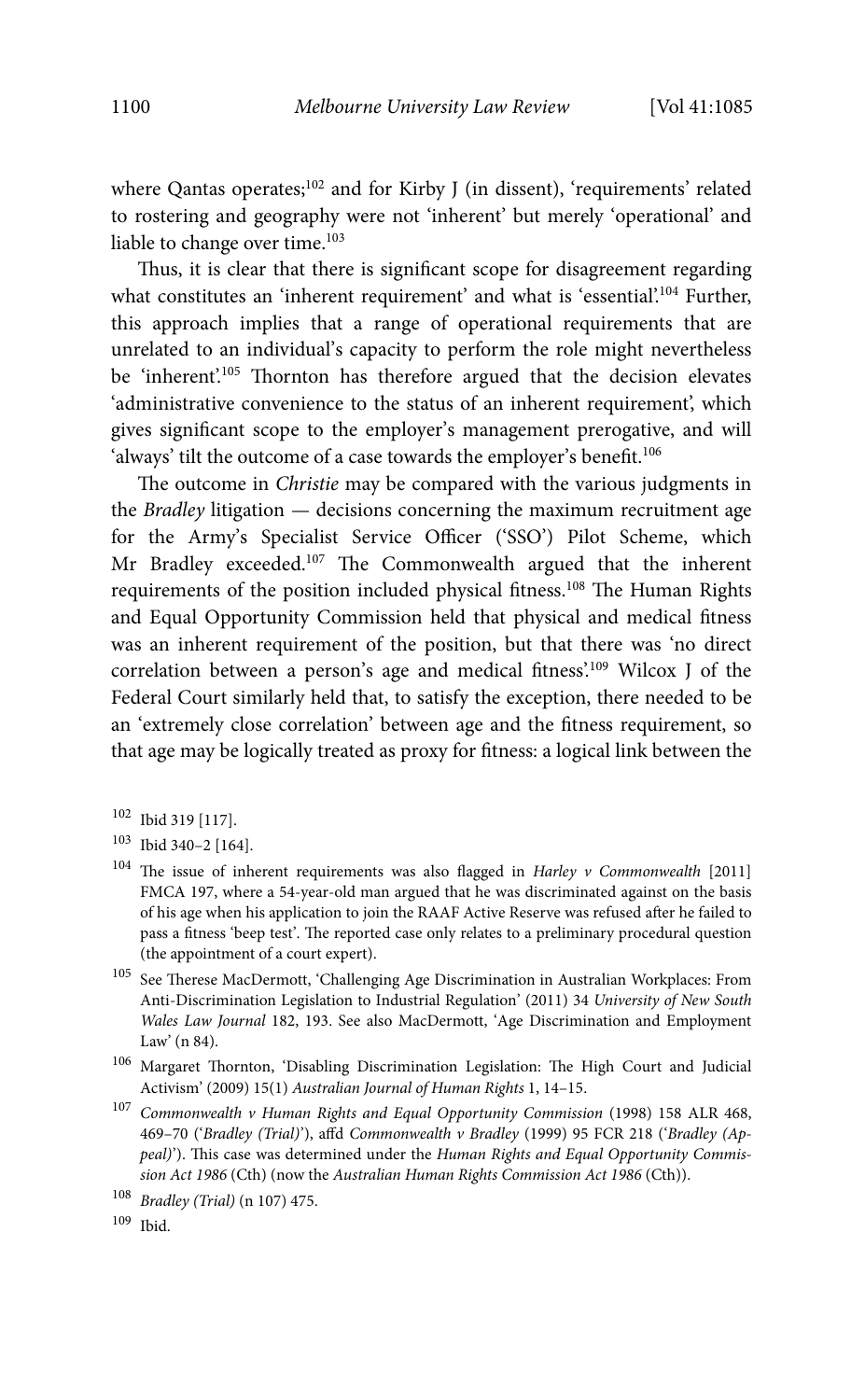two was not sufficient.<sup>110</sup> In a later decision, Black CJ held that inherent requirements of the position 'may' include the ability to be properly trained (and 'unlearn' bad habits), the ability to integrate into the regiment, and the ability to maintain a high level of medical fitness over a six-year term.<sup>111</sup> While Black CJ assumed that all three of these criteria were inherent requirements, it was held that there was no direct correlation with age.<sup>112</sup> The terms of the statute required a 'tight correlation' between the rules adopted and the inherent requirements of the position: it was not enough to have a logical link, as this would defeat the purpose of the legislation.<sup>113</sup> Furthermore, it has elsewhere been rejected that having the time and potential to be promoted (that is, before compulsory retirement) was an inherent requirement of the position, such that it justified a failure to promote an older candidate.<sup>114</sup>

Given this legal complexity, it is unsurprising that the 'inherent requirements' exception has led to a number of difficulties in practice: according to the Housing Industry Association, 'this is an invariably difficult area for business'.115 Assessing the 'inherent requirements' exception is a live issue in many disputes.<sup>116</sup> More generally, employers can both 'obscure' and 'refute' claims of age discrimination 'by hiding behind inherent requirements and the language of merit.<sup>117</sup> According to Easteal, Cheung and Priest, 'the identification of inherent requirements is vulnerable to conscious and unconscious beliefs about ageing' and may therefore be susceptible to concerns about unconscious bias.<sup>118</sup> The current form of the inherent requirements exception therefore raises substantial cause for concern.

118 Ibid 104.

<sup>110</sup> Ibid 482.

<sup>111</sup> Commonwealth v Bradley (1999) 95 FCR 218, 232–3 [26]–[29].

<sup>112</sup> Ibid 232–3 [26]–[29], 237 [41].

<sup>113</sup> Ibid 234 [33], 235–6 [35]–[37].

<sup>114</sup> Commonwealth v Hamilton (2000) 108 FCR 378, 395 [62], 396 [67]–[68] (Katz J). Although the Commonwealth admitted that time remaining before retirement did not automatically preclude promotion, meaning it was therefore not a requirement (ie something that must be complied with), as well as not being inherent: at 396 [64]–[65], 397 [73]–[74] (Katz J). See also Commonwealth v Human Rights and Equal Opportunity Commission (1999) 57 ALD 623, 625–6 [10]–[11].

<sup>115</sup> Housing Industry Association, Submission No 237 to Australian Human Rights Commission, Willing to Work: National Inquiry into Employment Discrimination against Older Australians and Australians with Disability (4 December 2015) 7, quoted in Australian Human Rights Commission (n 6) 80.

 $^{116}\,$  See, eg, Setchell v Alkira Centre Box Hill Inc [2009] FMCA 288.

<sup>117</sup> Easteal, Cheung and Priest (n 10) 103–4.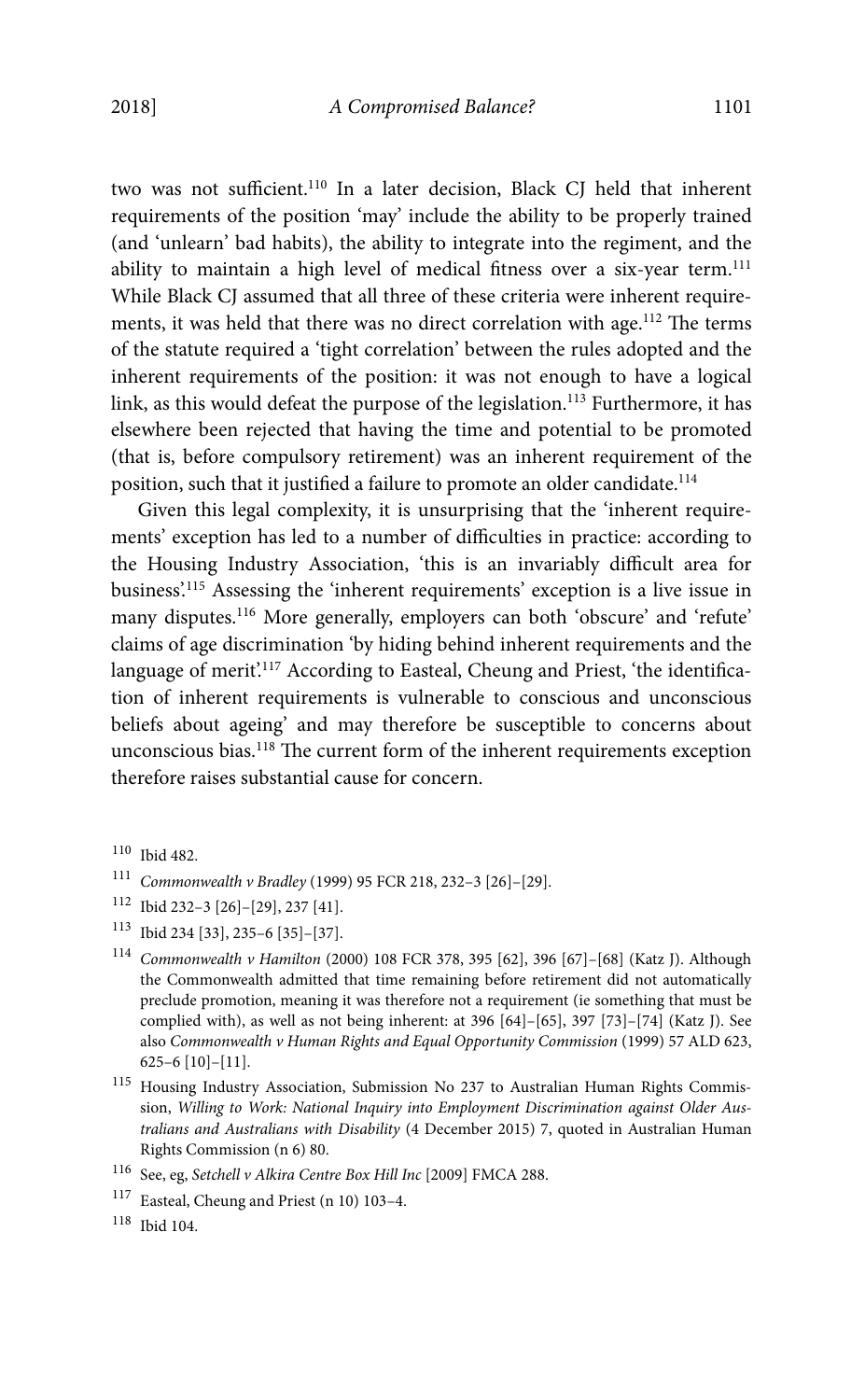The 2012 Draft Bill retained an 'inherent requirements' exception where 'the other person is unable to carry out the inherent requirements of the particular work because he or she has that protected attribute' and 'the discrimination is necessary because the other person is unable to carry out those inherent requirements'.119 The introduction of the requirement that discrimination be 'necessary' could lead courts to scrutinise employers' arguments in far more detail. However, it still raises issues regarding what is properly identified as an 'inherent requirement'.

A far more limited exception has been adopted in some states and territories. In Victoria,<sup>120</sup> New South Wales,<sup>121</sup> Western Australia<sup>122</sup> and the Australian Capital Territory, $123$  occupational requirements relating to age are limited to those for dramatic performances and modelling, where 'necessary … for reasons of authenticity or credibility';<sup>124</sup> and/or in providing welfare or education services to people of a particular age, where those services 'can most effectively be provided by a person of a particular age or age group.<sup>125</sup> This represents a far more limited and considered exception for occupational requirements.

Other states and territories, however, have adopted far broader and potentially unbounded exceptions. Discrimination on the basis of age is allowed if based on 'genuine occupational requirements' in Tasmania,<sup>126</sup> Queensland,<sup>127</sup> the Northern Territory<sup>128</sup> and South Australia.<sup>129</sup> There is no additional exposition or limitation in the statutes of what this might entail in practice.<sup>130</sup>

- 119 2012 Draft Bill (n 46) cl 24(2).
- $120$  Equal Opportunity Act 2010 (Vic) s 26(3)(a), which relates to artistic performances and models only.
- <sup>121</sup> Anti-Discrimination Act 1977 (NSW) s 49ZYJ.
- $^{122}\,$  Equal Opportunity Act 1984 (WA) s 66ZQ, which relates to artistic performances, models and welfare services.
- <sup>123</sup> Discrimination Act 1991 (ACT) s 57A, which relates to artistic performances, models and welfare services.
- 124 See, eg, Equal Opportunity Act 2010 (Vic) s 26(3).
- $^{125}\,$  See, eg, Anti-Discrimination Act 1977 (NSW) s 49ZYJ. In that state, additional classes of jobs or occupations can be added by the regulations: at s 49ZYJ(3).
- <sup>126</sup> Anti-Discrimination Act 1998 (Tas) s 36.
- 127 Anti-Discrimination Act 1991 (Qld) s 25.
- <sup>128</sup> Anti-Discrimination Act 1992 (NT) s 35(1).
- <sup>129</sup> Equal Opportunity Act 1984 (SA) s 85F(2).
- <sup>130</sup> In the Northern Territory this appears to be extended even further, by allowing an exception for the inability to perform the inherent requirements of the position where special needs have been accommodated: Anti-Discrimination Act 1992 (NT) s 35(1)(b)(ii).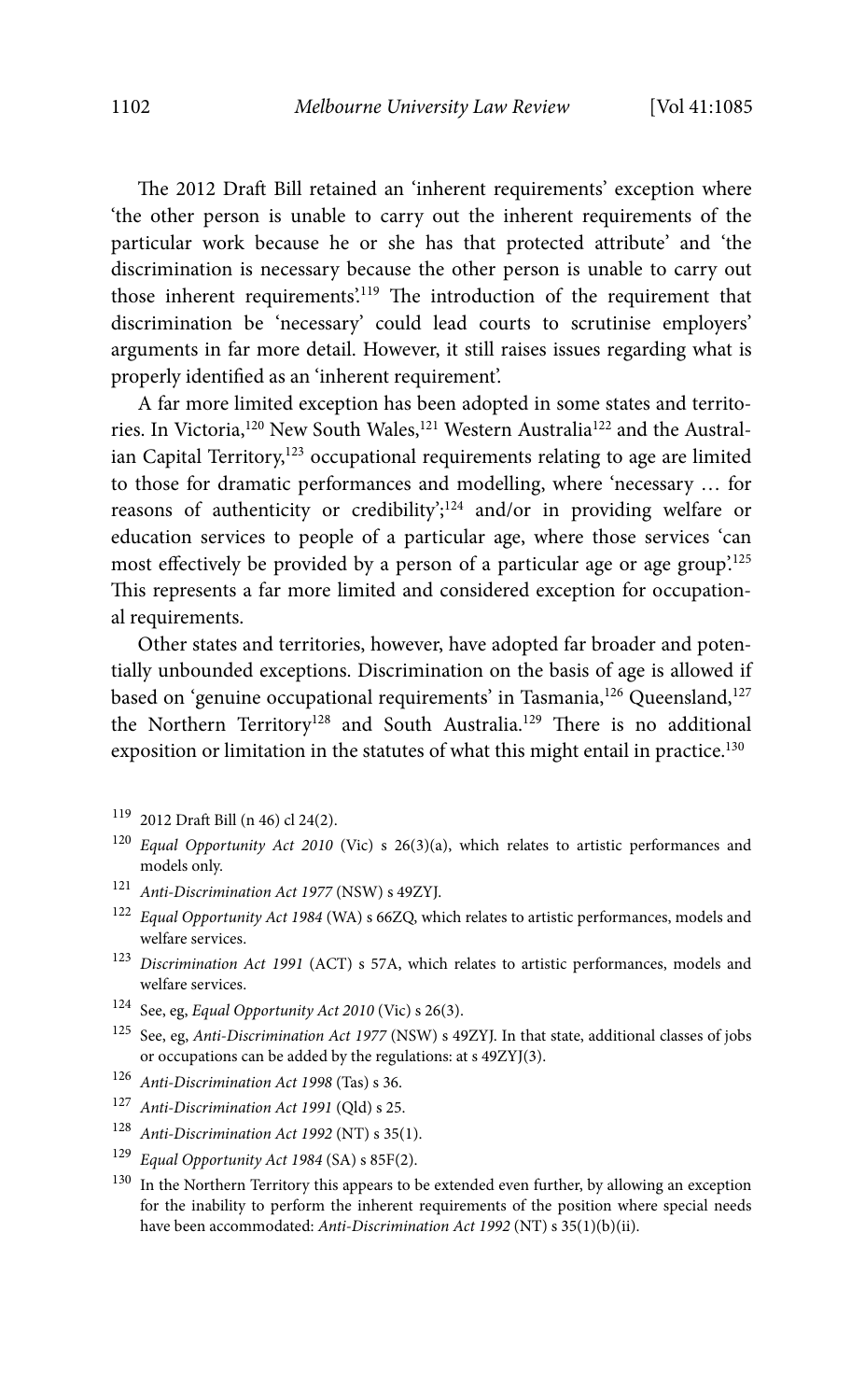Additional concessions to efficiency and securing productivity have been made in some states. In Queensland, employers may 'fix reasonable terms' if an employee 'has a restricted capacity to do work genuinely and reasonably required for the position' due to an impairment, or requires special conditions to do the work.131 In South Australia, the prohibition of age discrimination does not apply if the person 'is not, or would not be, able'132

- (a) to perform adequately, and without endangering himself or herself or other persons, the work genuinely and reasonably required for the employment or position in question; or
- (b) to respond adequately to situations of emergency that should reasonably be anticipated in connection with the employment or position in question.<sup>133</sup>

In Western Australia, the exception is extended to encompass terms and conditions imposed on the basis of age 'if those terms and conditions are imposed in order to comply with health and safety considerations which are reasonable in the circumstances'.134 Thus, the Australian states and territories vary widely in the scope of their occupational requirements exception: some are far more restricted than the ADA; some are potentially even broader.

The Australian 'inherent requirements' exception is somewhat similar to the exception in the EqA for occupational requirements that are a proportionate means of achieving a legitimate aim.<sup>135</sup> The exception in the  $EqA$  is similar to that in the Framework Directive 2000/78, which says that

Member States may provide that a difference of treatment which is based on [age] shall not constitute discrimination where, by reason of the nature of the particular occupational activities concerned or of the context in which they are carried out, such a characteristic constitutes a genuine and determining occupational requirement, provided that the objective is legitimate and the requirement is proportionate.<sup>136</sup>

The provision in the EqA is arguably broader than that in the Directive, as it omits reference to a 'genuine and determining occupational requirement'.

131 Anti-Discrimination Act 1991 (Qld) s 34.

133 Ibid.

- <sup>134</sup> Equal Opportunity Act 1984 (WA) s 66ZM.
- $135$  EqA (n 38) sch 9 item 1(1).
- <sup>136</sup> Framework Directive 2000/78 (n 52) art 4(1).

<sup>132</sup> Equal Opportunity Act 1984 (SA) s 85F(3).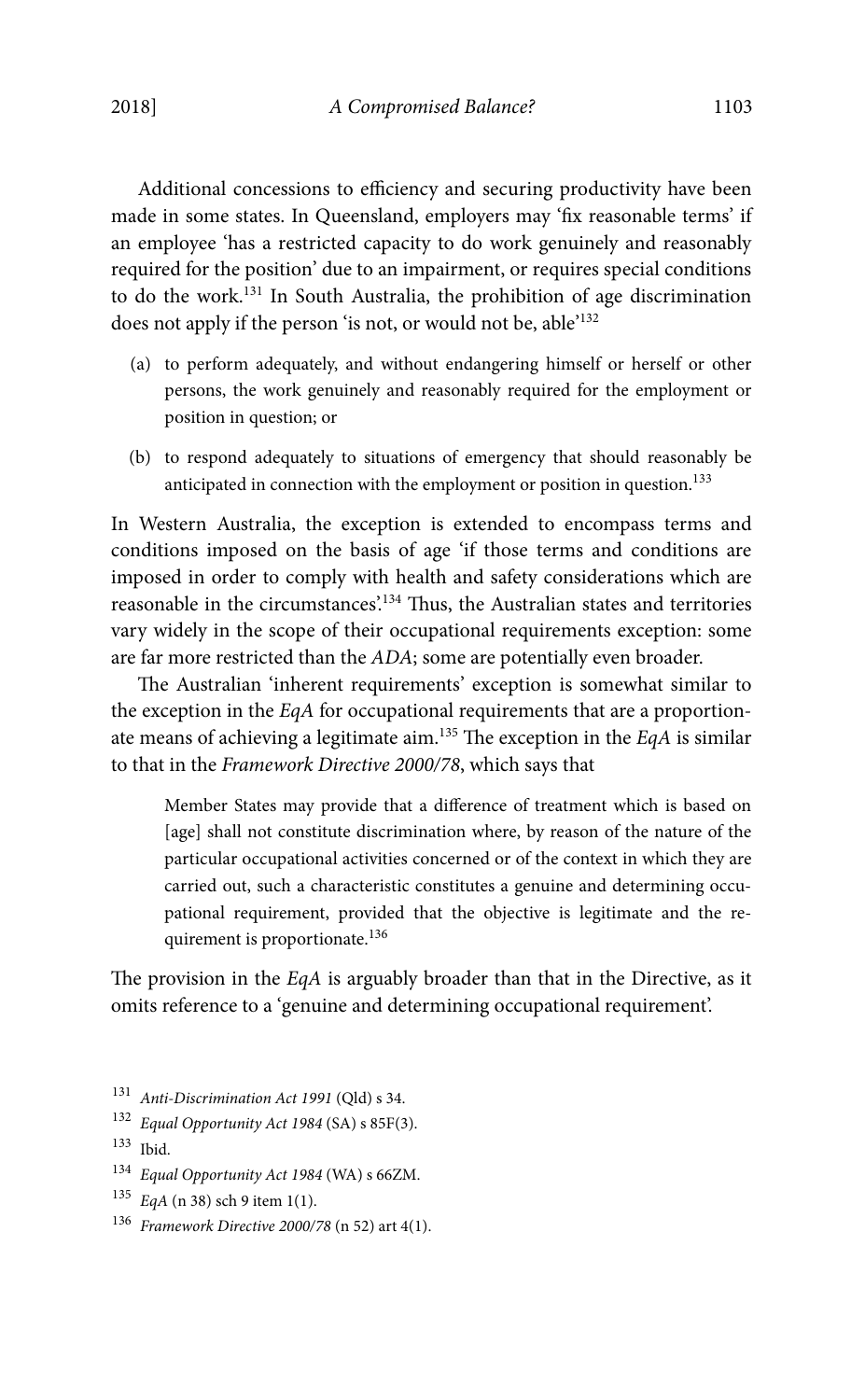Like the ADA exception, the EqA provision appears to seek to balance fairness with efficiency. However, the test is substantially different in the UK, importing the requirement that occupational needs be proportionate and directed towards a legitimate aim.<sup>137</sup> This far more explicitly imports a balancing exercise into the exception: aims and means must be assessed in context to establish that an occupational requirement is justified.

While there has been limited case law on the occupational requirement exception in the UK (at least as it relates to age), EU cases address this issue. In Case C-229/08, Wolf v Stadt Frankfurt am Main, the Court of Justice of the European Union ('CJEU') considered whether a maximum recruitment age of 30 for firefighters was a genuine occupational requirement.138 The CJEU recognised that the aim of the legislation was to guarantee the operational capacity and proper functioning of the fire service, which was a legitimate objective.139 High physical capacities might be a genuine and determining operational requirement for intermediate career members of the fire service,<sup>140</sup> and uncontested data produced by the German government demonstrated that physical capacity could decline with age.<sup>141</sup> Recruitment at an older age would therefore reduce the number of years in which firefighters could fulfil physically demanding roles.<sup>142</sup> Thus, while the CJEU did not decide the issue (as it was merely providing guidance to the national court),  $143$ it noted that the legislation could be seen as appropriate and necessary for achieving legitimate objectives.144

A different result was reached in Case C-416/13, Pérez v Ayuntamiento de Oviedo, where no evidence was presented to show that a recruitment age limit of 30 was necessary to safeguard the operation of the police force, and there was no evidence that the capabilities required of police officers were as 'exceptionally high' as those required of firefighters.<sup>145</sup> This may be contrasted with Case C-258/15, Sorondo v Academia Vasca de Policía y Emergencias, where a recruitment age limit of 35 for police officers was held not to be

- 138 (C-229/08) [2010] ECR I-1, I-38 [24], I-41 [36].
- 139 Ibid I-42 [37]–[39].
- 140 Ibid I-42–I-43 [40].
- 141 Ibid I-43 [41].
- 142 Ibid I-43–I-44 [43].
- 143 Ibid I-40 [32].
- 144 Ibid I-44 [44].

 $^{137}$   $EqA$  (n 38) sch 9 item 1(1)(b).

<sup>145 (</sup>Court of Justice of the European Union, C-416/13, 13 November 2014) [54], [63], [68]–[70].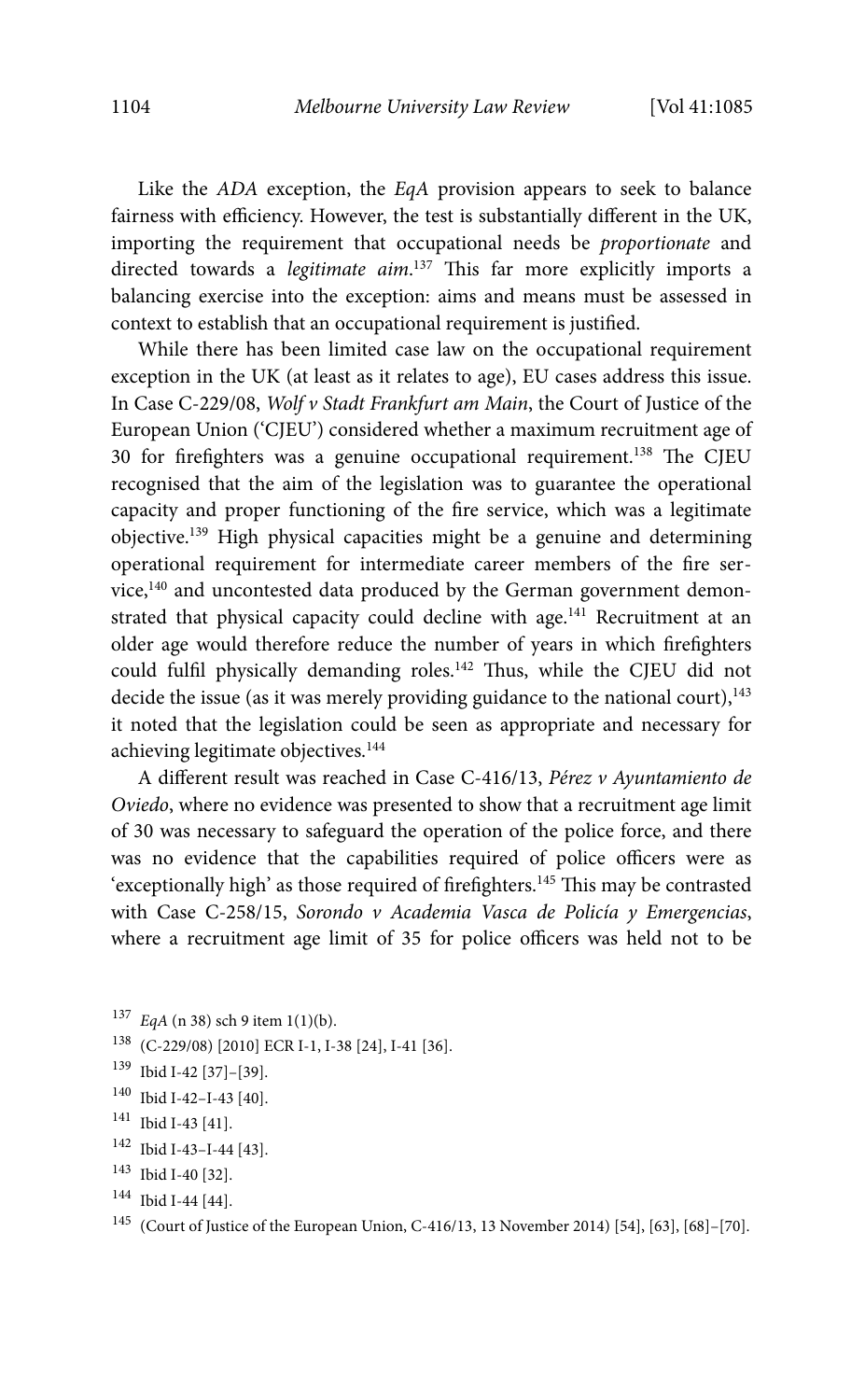precluded by Framework Directive 2000/78.<sup>146</sup> In that case, evidence was presented of the need for particular physical capacities to perform the essential duties of the police force; $147$  that the operational capability of police officers in these positions declined from the age of  $40$ ;<sup>148</sup> that officers were phased into less physically demanding roles from age 56;<sup>149</sup> and that there was a need to gradually replace older police officers with younger, more physically capable, officers.150

Thus, the CJEU appears to be taking a more rigorous approach to the occupational requirements exception than the one taken in Australia: operational requirements (such as a desire to recruit firefighters or police officers for a certain period of service) will only influence the CJEU's decisionmaking where they are essential to safeguard the operation of the institution. This may be contrasted with Christie, where a rostering system was sufficient to persuade the High Court.

The decision in Christie may also be contrasted with Case C-447/09, Prigge v Deutsche Lufthansa AG, which related to a collective agreement that provided for the automatic termination of pilots' employment at age 60.151 In relation to whether the provision was a genuine occupational requirement, the CJEU held that, for airline pilots,

it is essential that they possess … particular physical capabilities in so far as physical defects in that profession may have significant consequences. It is also undeniable that those capabilities diminish with age … It follows that possessing particular physical capabilities may be considered as a 'genuine and determining occupational requirement', within the meaning of Article 4(1) of the Directive, for acting as an airline pilot and that the possession of such capabilities is related to age.<sup>152</sup>

The aim underlying the provision  $-$  guaranteeing air traffic safety  $-$  was legitimate.153 However, it was also necessary to consider whether the provi-

- 150 Ibid [45].
- 151 (C-447/09) [2011] ECR I-8003, I-8036 [2].
- 152 Ibid I-8059 [67].
- 153 Ibid I-8059 [68]–[69].

<sup>146 (</sup>Court of Justice of the European Union, C-258/15, 15 November 2016) [50].

 $147$  These were: 'ensuring the protection of people and property, ensuring that each individual can freely exercise his or her rights and freedoms, and ensuring the safety of citizens': ibid [36].

<sup>148</sup> Ibid [42].

<sup>149</sup> Ibid [43].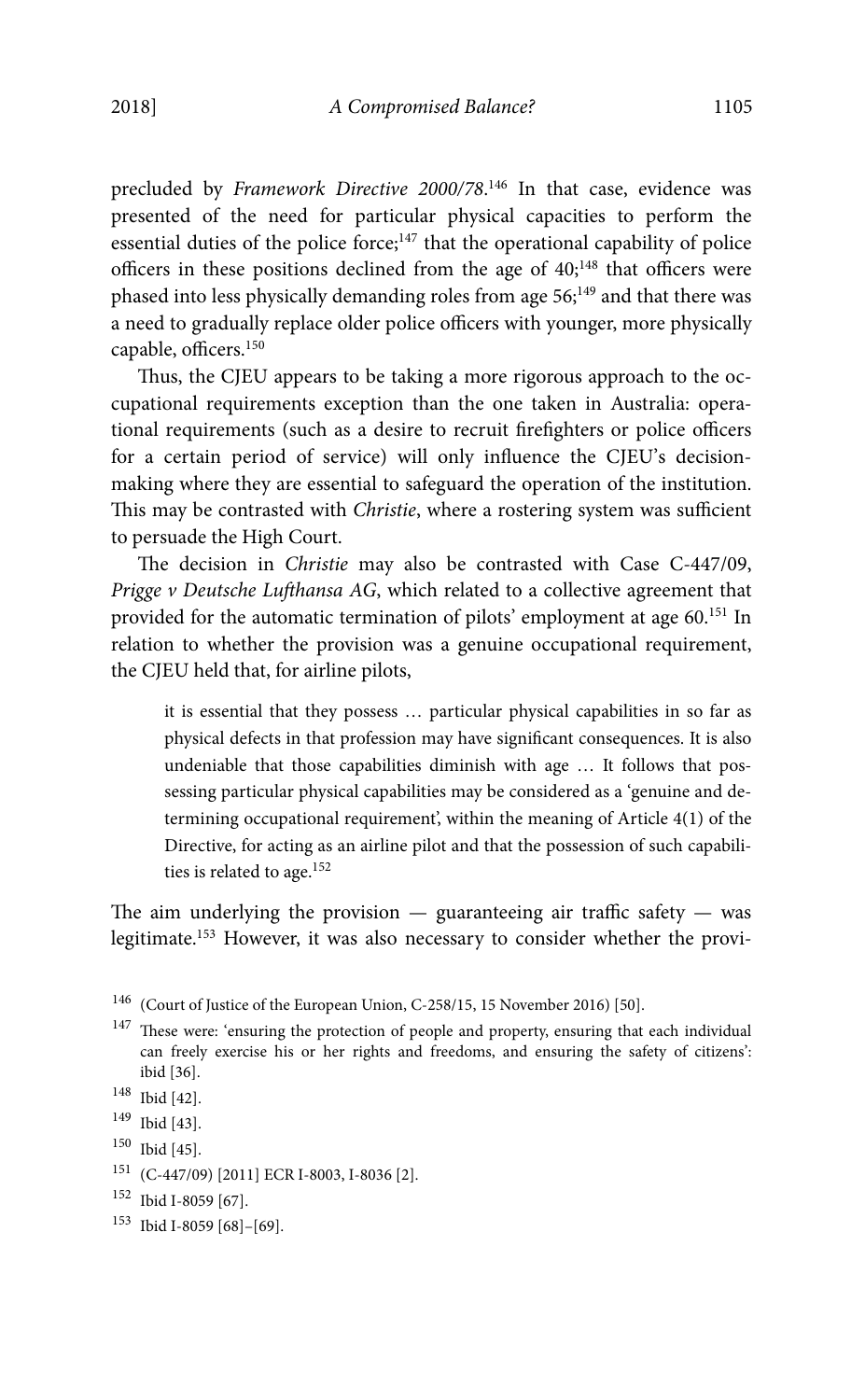sion was proportionate.<sup>154</sup> The exception in art  $4(1)$  needed to be interpreted strictly, as it constituted a 'derogation from the principle of nondiscrimination'.155 Given that national and international legislation allowed pilots over the age of 60 to fly, subject to certain restrictions, this indicated that 'national and international authorities consider that, until the age of 65, pilots have the physical capabilities to act as a pilot'.156 By imposing a lower age of 60, the collective agreement imposed a 'disproportionate requirement' on the pilots involved.157 Therefore, the retirement age in the collective agreement was not justified.158

The multistage test imposed by the Framework Directive 2000/78 — that the measure represent a genuine and determining occupational requirement, that the objective be legitimate, and that the requirement be proportionate is far more exacting in practice than the 'inherent requirements' test in the ADA. The requirement of proportionality ensures that a nuanced balancing exercise occurs between the interests of employers and employees, taking into account broader social and economic objectives. Without this requirement, the ADA risks giving employers significant power to determine the 'inherent requirements' of a position, such as to exclude workers of different ages.

#### C Religious Bodies

Both UK and Australian age discrimination statutes contain some exceptions relating to religious or charitable bodies. For Parkinson, exceptions of this nature provide an appropriate level of freedom for religious groups, providing them with the 'freedom to be different', rather than forcing religious groups to comply with the will of the majority.<sup>159</sup> This, then, gives religious groups freedom at the margins to build their own communities in accordance with their collective values,<sup>160</sup> offering a balance between (religious) freedom and equality. By contrast, Fredman sees these exceptions as representing a

- 154 Ibid I-8059 [70].
- 155 Ibid I-8060 [72].
- 156 Ibid I-8060 [73].
- 157 Ibid I-8060–I-8061 [75].
- 158 Ibid I-8062–I-8063 [83].
- 159 Patrick Parkinson, 'Religious Vilification, Anti-Discrimination Laws and Religious Minorities in Australia: The Freedom to Be Different' (2007) 81 Australian Law Journal 954, 964.

<sup>160</sup> Ibid 965.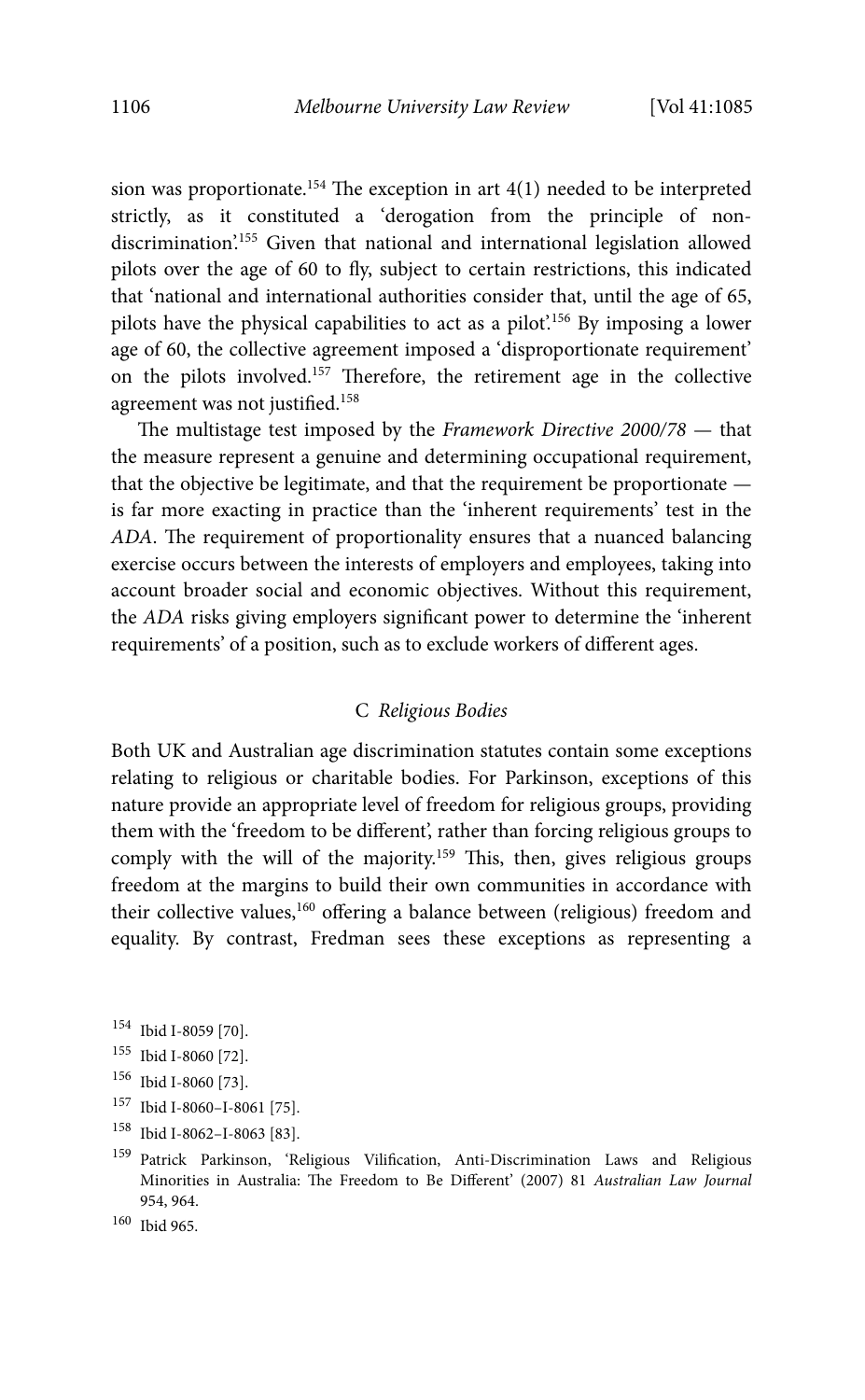compromise between protection of religion and other protected characteristics: religious exceptions give priority to religion in some circumstances.<sup>161</sup>

Parkinson's argument raises the question of how far this freedom or prioritisation should extend: should it also apply to others who want to build the cohesiveness of their group, such as small employers or clubs, who are small in number and arguably make little practical difference to the rest of the population?162 Or, conversely, should we see religious groups not as marginal, but as core and powerful employers that wield substantial influence and have important symbolic roles in ensuring the efficacy of age equality law? In Australia, for instance, religious groups are major employers: UnitingCare Australia is one of the largest providers of community services in the country, employing over 40,000 staff and engaging over 30,000 volunteers.<sup>163</sup> The Catholic Church is 'one of Australia's largest employers', employing around 2% of the Australian workforce or over 180,000 employees.164 Thus, excluding religious bodies from the scope of discrimination law may substantially undercut the provisions of equality law.

While religious tenets and doctrines often relate to gender, sexuality, and religion, there appears (at least initially) to be less relevance in relation to age. Religious exceptions may well have less relevance to age discrimination, and may have been copied from other discrimination statutes. That said, it is important to note that age discrimination is evident in some religious doctrine: age is not irrelevant to religious decision-making. For example, Catholic priests are effectively subject to compulsory retirement. Under the Code of Canon Law,

[w]hen a pastor has completed seventy-[f]ive years of age, he is requested to submit his resignation from office to the diocesan bishop who is to decide to accept or defer it after he has considered all the circumstances of the person and place. Attentive to the norms established by the conference of bishops,

- $^{163}$  'The Network', UnitingCare Australia (Web Page, 20 June 2016) <www.unitingcare.org.au/ network>, archived at <https://perma.cc/Q6XJ-WQL2>.
- 164 Australian Catholic Council for Employment Relations, Good Works: The Catholic Church as an Employer in Australia (2015) 3, 7.

<sup>161</sup> Fredman (n 3) 84.

 $^{162}$  Parkinson (n 159) 965. This denies the public significance of small employers — in the UK, small and medium enterprises represented 60% of private sector employment in 2015: Department for Business, Innovation and Skills, Business Population Estimates for the UK and Regions 2015 (Statistical Release No URN 15/92, 14 October 2015) 1, 4.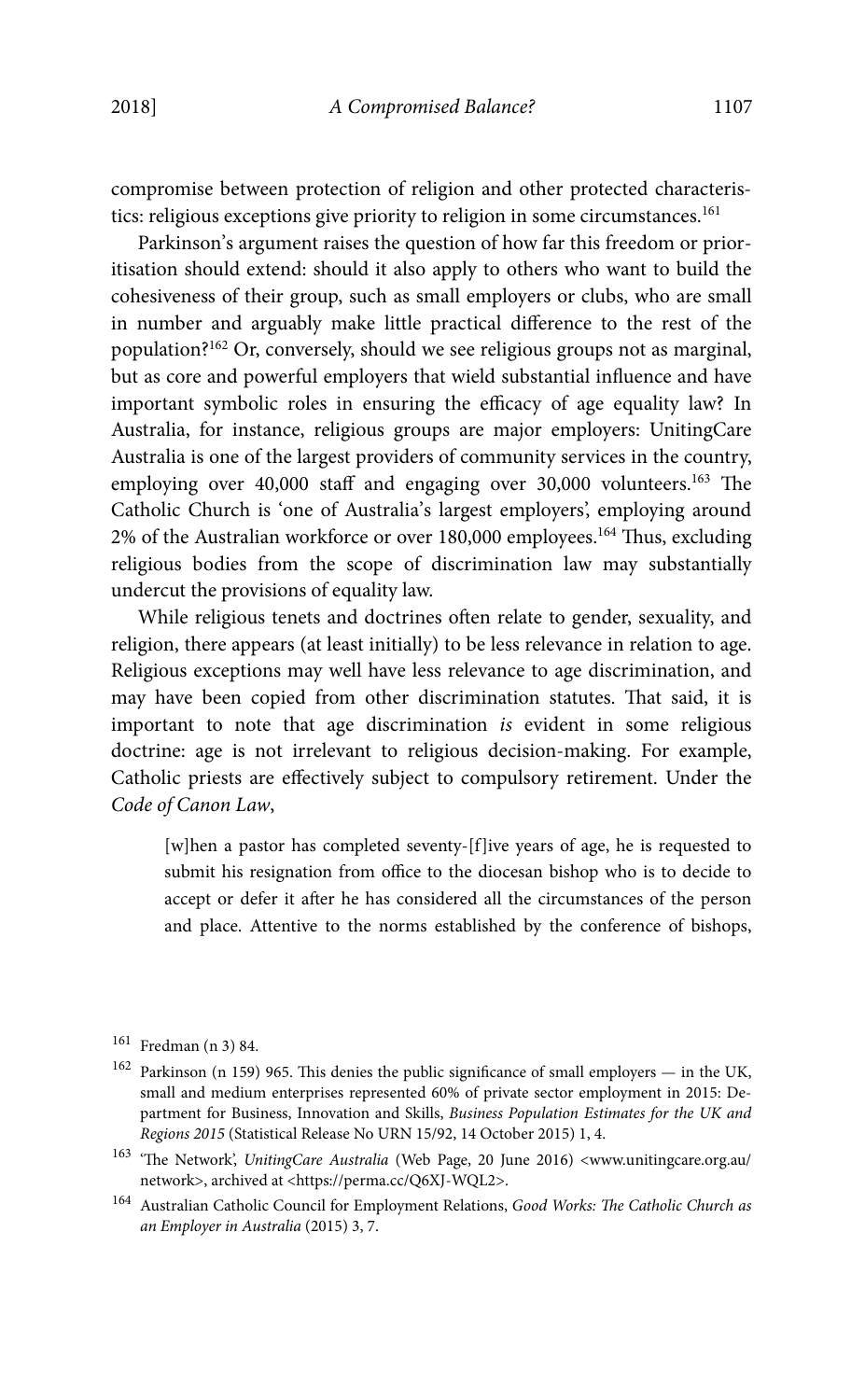the diocesan bishop must provide suitable support and housing for a retired pastor.<sup>165</sup>

Therefore, it is important to remain mindful of existing age-based practices by religious bodies, and the potential significance of religious exceptions at a practical and symbolic level.

More generally, though, religious exceptions do not just balance a conflict between equality and religious freedom. In a study of religious schools, Evans and Gaze found significant diversity in the extent to which exceptions (particularly those relating to gender, religion and sexuality) were used in practice in the schools' work as both employers and educators: while some used the available exceptions 'rarely or never', others used the 'full range' of exceptions available.<sup>166</sup> Indeed, some saw the application of antidiscrimination law to their institution as 'a denial of a fundamental right to religious freedom and autonomy'.167 The authors therefore concluded that the diversity and heterogeneity of religious schools meant that the use of exceptions to equality law could not be seen as a simple conflict between equality and religious freedom:<sup>168</sup> the issue is more complex, and requires a more nuanced perspective than mere juxtaposition of ideals.

In Australia, s 35 of the ADA provides that the prohibition of age discrimination 'does not affect an act or practice of a body established for religious purposes that'

- (a) conforms to the doctrines, tenets or beliefs of that religion; or
- (b) is necessary to avoid injury to the religious sensitivities of adherents of that religion.<sup>169</sup>

<sup>&</sup>lt;sup>165</sup> Code of Canon Law bk 2 pt 2 s 2 title 3 ch 6 can 538 § 3 [tr Canon Law Society of America, 'Code of Canon Law', The Holy See (Web Page, Libreria Editrice Vaticana, 4 November 2003) <www.vatican.va/archive/ENG1104/\_\_P1U.HTM>, archived at <https://perma.cc/ LG7X-VKB8>].

<sup>166</sup> Carolyn Evans and Beth Gaze, 'Discrimination by Religious Schools: Views from the Coal Face' (2010) 34 Melbourne University Law Review 392, 422.

<sup>167</sup> Ibid.

<sup>168</sup> Ibid 423.

 $169$  In the explanatory memorandum to the ADA, both (a) and (b) were listed as being necessary to meet the exception: Explanatory Memorandum, Age Discrimination Bill 2003 (Cth) cl 35. Cf the actual terms of the  $ADA$ , which requires *either* (a) or (b) to be satisfied: Magarey (n 79) 14.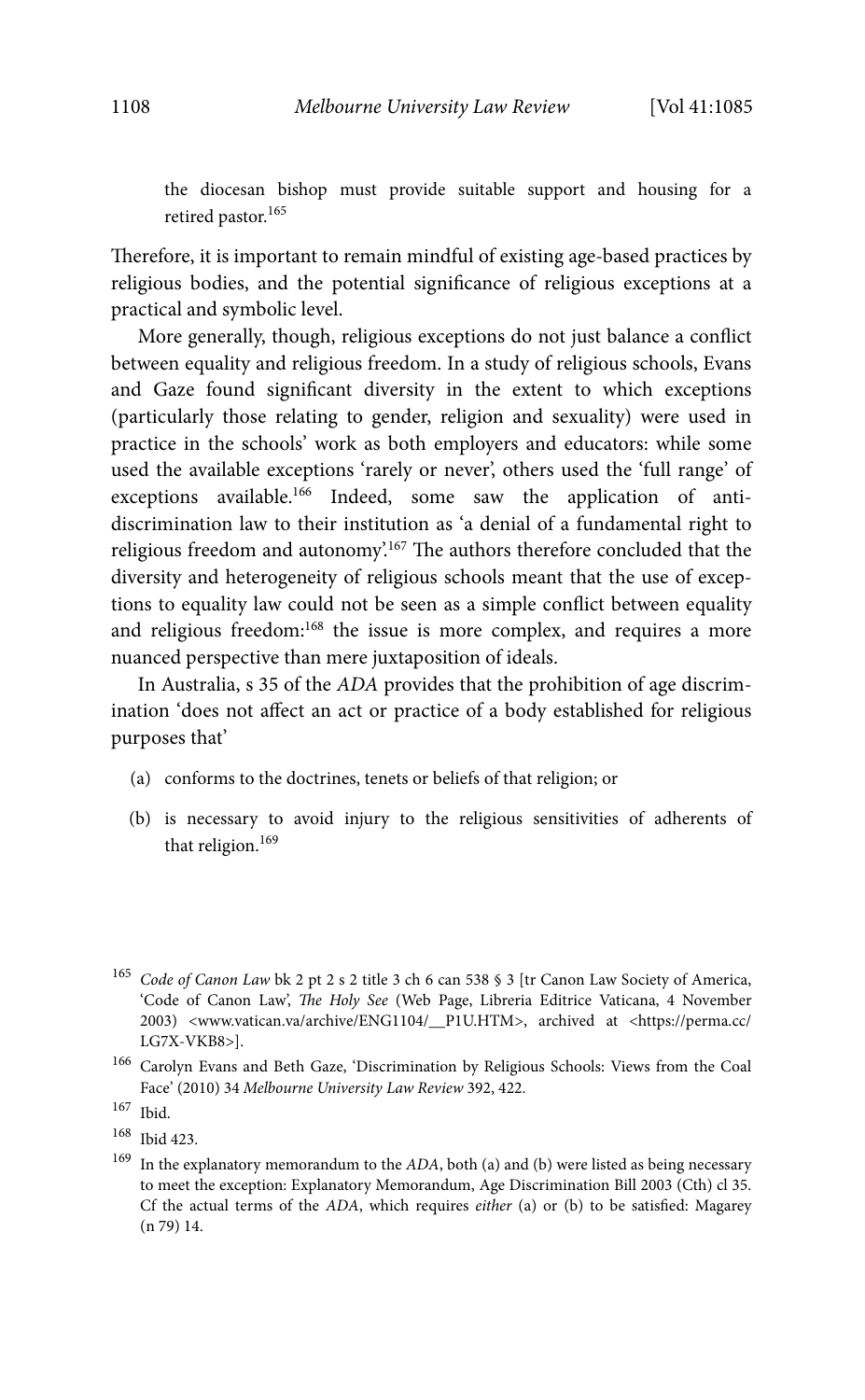Similar provisions are in place in New South Wales<sup>170</sup> and Western Australia.<sup>171</sup> In the Australian Capital Territory, both (a) *and* (b) must be satisfied to meet the exception.172

On paper, this exception paves the way for significant detraction from the protection afforded by the ADA,<sup>173</sup> including in employment. The religious exceptions in Australia may be attributable to successful lobbying by religious groups: for example, Parkinson notes that reforms to the New South Wales religious exception were prevented when the government 'responded to the opposition of the churches', and did not undertake reform in accordance with the Law Reform Commission's recommendations.<sup>174</sup>

While the EqA also contains exceptions for charitable bodies, $175$  these do not apply to age discrimination in employment.<sup>176</sup> Exceptions relating to employment by religious bodies are confined to the grounds of sex, marriage, sexuality, transgender status, $177$  and religious belief. $178$  Thus, the exception for charitable and/or religious bodies is much narrower in the UK in relation to employment discrimination.

The exception in many Australian states and territories is also narrower than that in the ADA: in Victoria, for example, age discrimination is only excepted for the appointment, ordination, and training of priests, ministers or members of a religious order, and for the selection and appointment of people to perform or participate in religious observances or practices.179 Actions conforming with the doctrines of the religion, or done to avoid injury to the religious sensitivities of adherents of the religion, are only excluded where they relate to religious belief or activity, sex, sexual orientation, lawful sexual activity, marital status, parental status or gender identity  $-$  not age.<sup>180</sup> Similar

- 170 Anti-Discrimination Act 1977 (NSW) s 56.
- <sup>171</sup> Equal Opportunity Act 1984 (WA) s 72; see also at s 73.
- <sup>172</sup> Discrimination Act 1991 (ACT) s 32(d); see also at s 33 on religious educational institutions.
- $173$  Similarly, the FWA excludes action taken in good faith against a staff member in a religious institution 'to avoid injury to the religious susceptibilities of adherents of that religion or creed': FWA (n 39) s 351(2)(c).
- 174 Parkinson (n 159) 964.
- <sup>175</sup> EqA (n 39) s 193.
- 176 Ibid s 193(9).
- 177 Ibid sch 9 item 2.
- 178 Ibid sch 9 items 2–3.
- $179$  Equal Opportunity Act 2010 (Vic) s 82(1). A similar provision is in place in Queensland: Anti-Discrimination Act 1991 (Qld) s 109.
- <sup>180</sup> Equal Opportunity Act 2010 (Vic) s 82(2).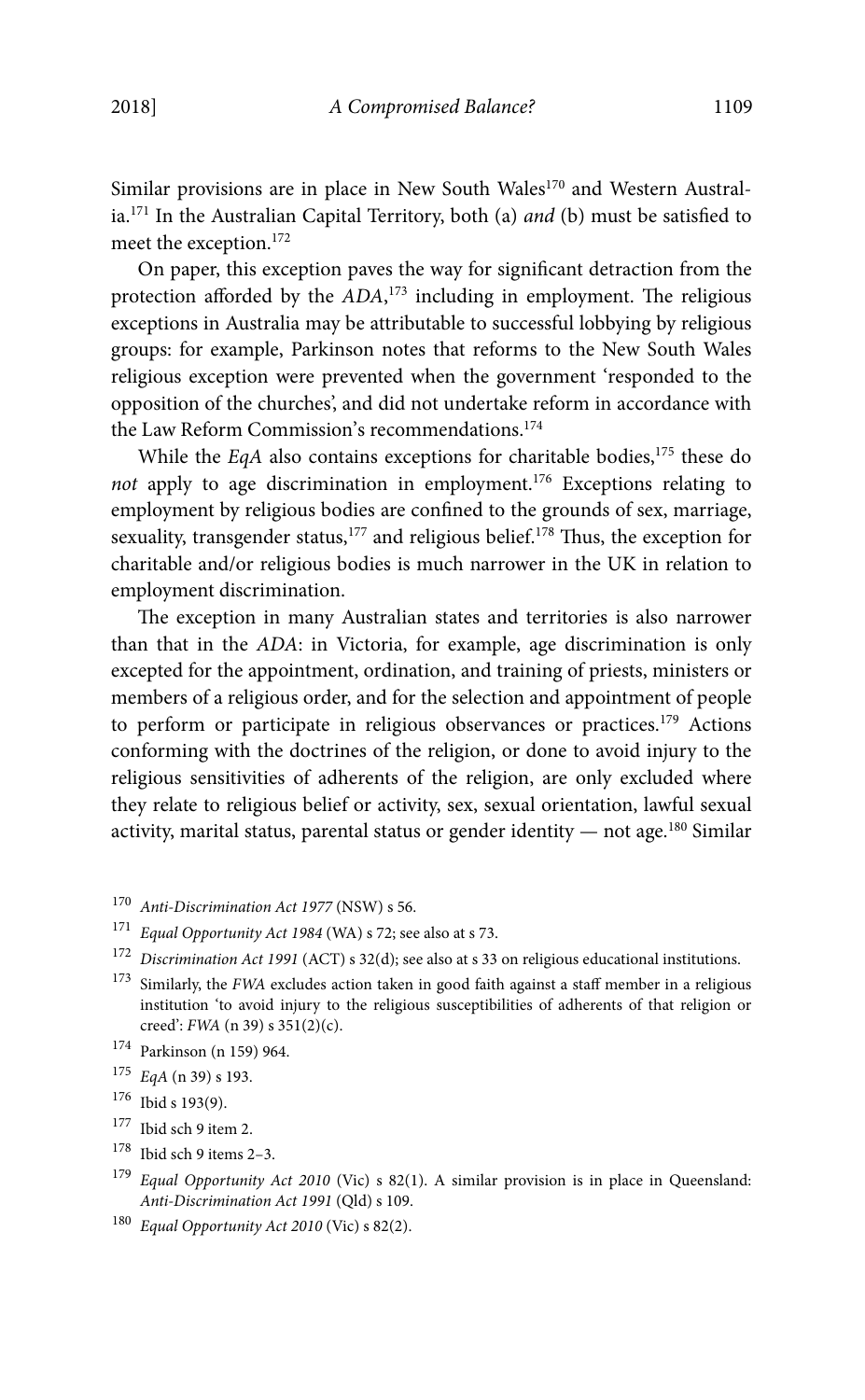provisions are in place in the Northern Territory;<sup>181</sup> and in Tasmania and South Australia, the religious bodies exception does not apply to age discrimination.182 In Queensland, the broader exception relating to religious doctrines and sensitivities does not apply to work.<sup>183</sup>

These exceptions call into question the extent to which religious autonomy should be recognised, particularly when religious groups fulfil a public role as a major employer. The ADA exception potentially allows age discrimination to occur even when a religious tenet or belief is unrelated to the employee's actual role or position. In the EU, for example, Temperman has argued that exceptions should apply to ecclesiastical roles, but not roles that do not merit a religious requirement (such as cleaners, secretaries, or catering staff).<sup>184</sup> This is consistent with the first limb of the exception in Victoria, which relates to priests and ministers of religion. The ADA exception requires no examination of the employee's position or responsibility: a blanket exception is merely provided for discrimination that 'conforms to the doctrines, tenets or beliefs of that religion'.185 The current drafting of the ADA exception provides no scope to balance religious freedom and the right that is being overruled; there is no opportunity to consider the relative importance of competing priorities, as one right has 'absolute priority over the other'.<sup>186</sup> Thus, Evans and Gaze (writing in the context of religious schools) argue there is scope for a more contextual approach in relation to religious exceptions to equality law in Australia.187

The religious exceptions to federal age discrimination law in Australia were reframed slightly in the 2012 Draft Bill. Rather than offering a blanket exception for religious groups, the age discrimination exception in the 2012 Draft Bill was limited to the appointment of priests, ministers, and 'persons to perform duties or functions' in religious services.188 Age was not one of the grounds included in the broad exceptions for conduct by religious groups.189

<sup>181</sup> Anti-Discrimination Act 1992 (NT) ss 37A, 51.

 $^{182}\,$  Cf Equal Opportunity Act 1984 (SA) s 85ZM; Anti-Discrimination Act 1998 (Tas) s 51.

- <sup>183</sup> Anti-Discrimination Act 1991 (Qld) s 109; see also at s 25(6), which excludes age.
- 184 Jeroen Temperman, 'Recognition, Registration and Autonomy of Religious Groups: European Approaches and Their Human Rights Implications' in David M Kirkham (ed), State Responses to Minority Religions (Ashgate, 2013) 151, 161.

- 186 Evans and Gaze (n 166) 423.
- 187 Ibid.
- 188 2012 Draft Bill (n 46) cl 32.
- 189 Ibid cl 33.

 $185$  ADA (n 38) s 35(a).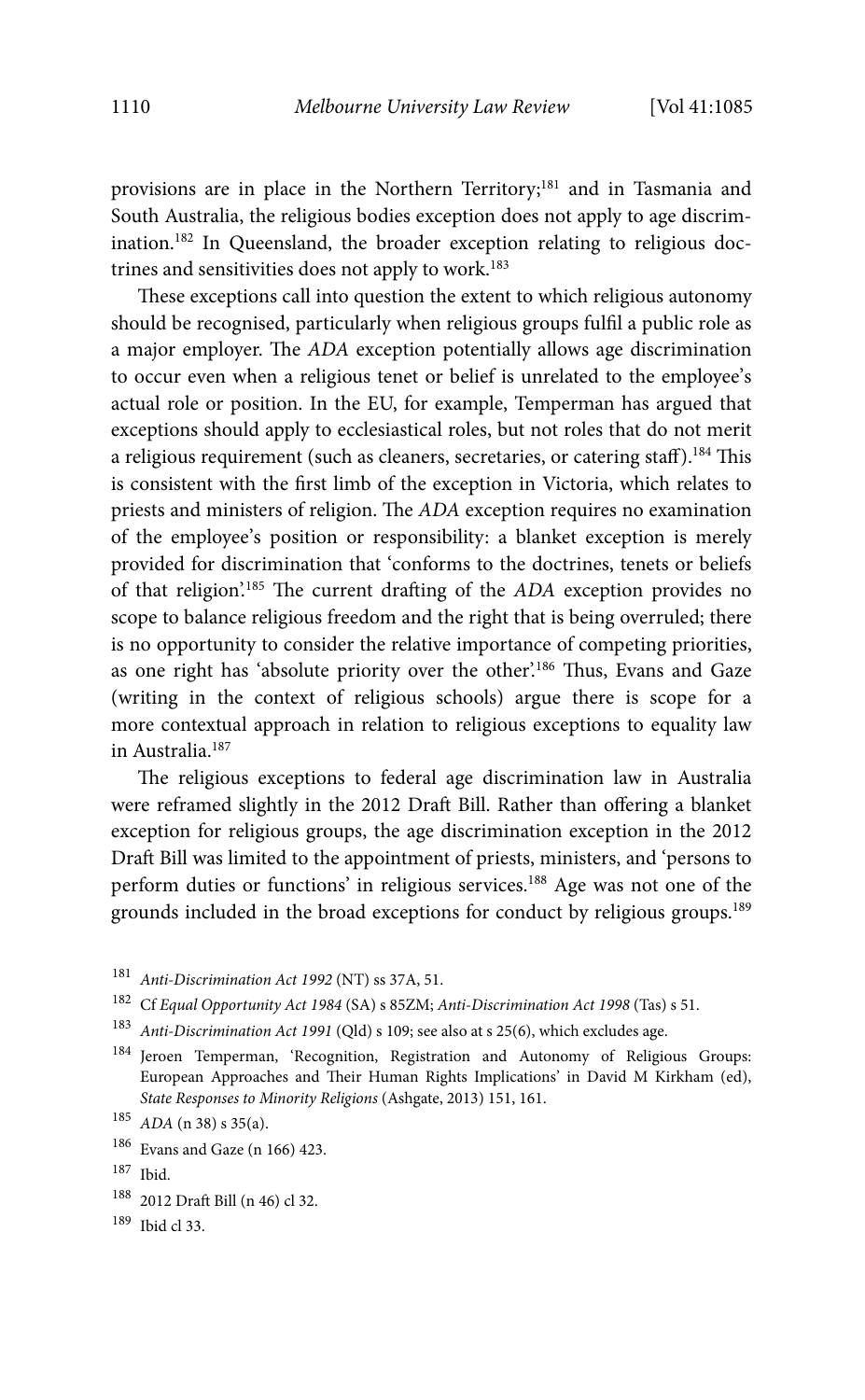This implies that including a wide religious exception in the ADA was unnecessarily broad, and that changes could be made to this exception without causing too many difficulties. Indeed, it is hard to justify the retention of this broad exception given the importance of religious institutions as employers at a practical and symbolic level.

## D Statutory Provisions

Exceptions are also provided in age discrimination law for complying with other statutory provisions or court decisions. This arguably shows the 'subordinate status' of equality law, which is subject to discrimination embedded in other statutes and laws.<sup>190</sup> This, then, is 'potentially one of the most devastating' exceptions to age discrimination law.191

The ADA includes an exception for acts done in 'direct compliance' with a specified law, statute or court order.<sup>192</sup> This exception would have been retained and extended in the 2012 Draft Bill, which included exceptions for complying with Commonwealth laws and complying with court determinations.193 In Keech v Metropolitan Health Service (WA), which related to workers' compensation payments, the Court held that 'direct compliance' with a law or statute

requires that impugned conduct is conduct which is actuated by an obligation which is directly imposed upon a party by the provisions of a statute or other nominated statutory instrument, rather than by directions made, or given, pursuant to a general power to give directions provided for in a statute.<sup>194</sup>

By making workers' compensation payments for the duration of the term specified in the statute, and no longer than that period, the respondent in Keech 'acted in direct compliance with the statute', despite the fact that the respondent was 'at liberty' to continue making the payments.<sup>195</sup>

Different formulations of this exception are in place in the states and territories. In Victoria, actions are excepted if they are 'necessary to comply with,

<sup>190</sup> Thornton, The Liberal Promise (n 8) 133.

 $^{191}\,$  Ibid 132–3. Indeed, Rees, Rice and Allen argue that there may be hundreds, if not thousands, of provisions in state and territory statutes that discriminate on the basis of age, which are excluded under the ADA exception: Rees, Rice and Allen (n 42) 562.

<sup>192</sup> ADA (n 38) s 39; see also at ss 38, 40–1.

<sup>193 2012</sup> Draft Bill (n 46) cls 26, 31.

<sup>194 (2010) 215</sup> FCR 393, 401 [44].

<sup>195</sup> Ibid 401 [45]–[46].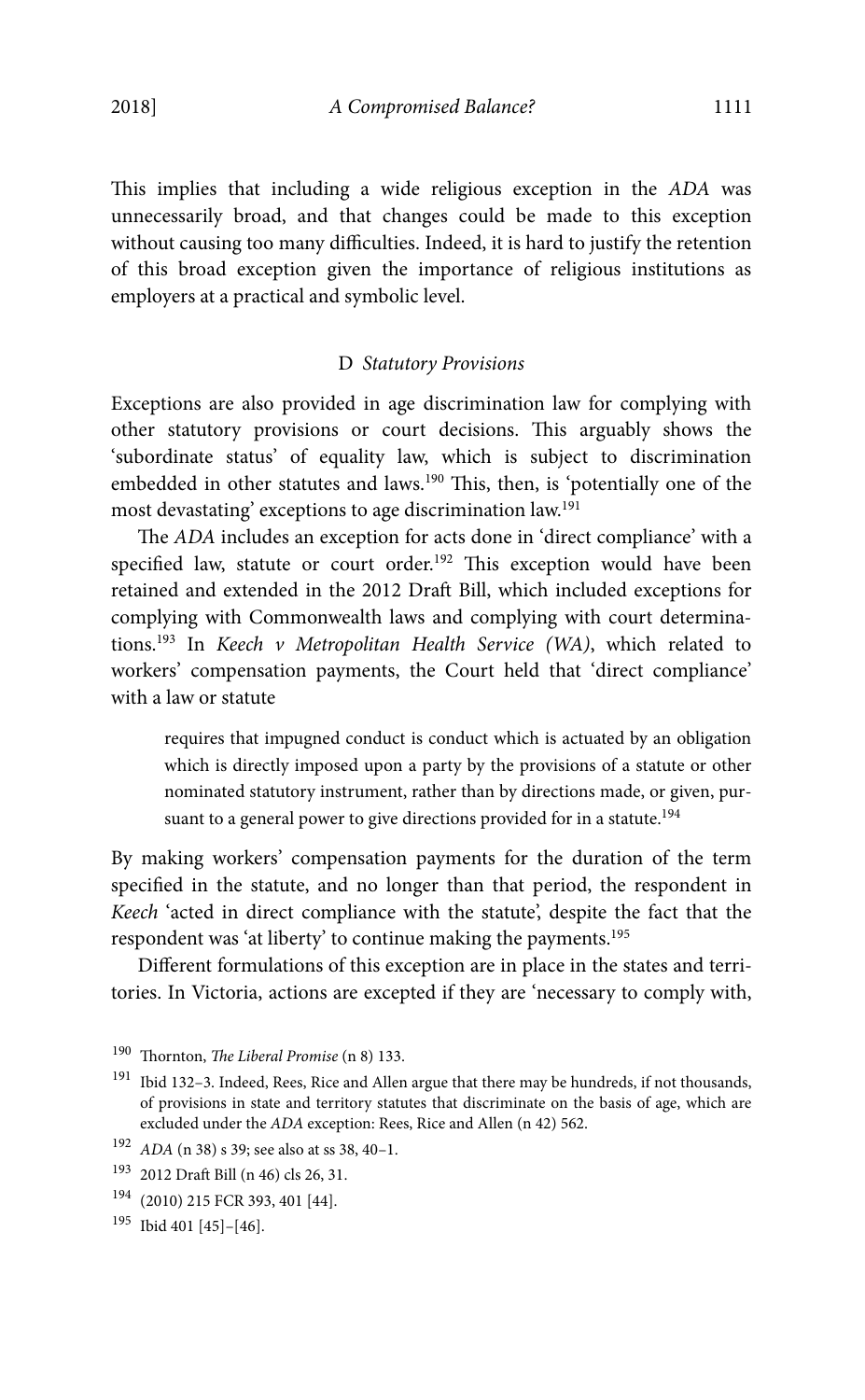or ... authorised by' an act or enactment<sup>196</sup> or necessary to comply with an order of a court or tribunal.197 A similar formulation is in place in the Northern Territory, although that Act refers to acts being 'specifically authorised'.198 In Tasmania, acts are allowed if 'reasonably necessary to comply with' a law or order of a court,<sup>199</sup> and in New South Wales, Western Australia and the Australian Capital Territory if they are 'necessary' to comply with a law or order of a court.<sup>200</sup> Statutory authority is not an exception in South Australia; and in Western Australia and Queensland the exception only applies to statutes that were in force at the time the legislation came into operation.201

By contrast, under the EqA, a person does not contravene a provision relating to age discrimination if they do anything they 'must do' pursuant to a requirement of an enactment.202 In practice, the requirement that employers 'must do' the thing pursuant to the enactment imposes a far higher degree of scrutiny on employer actions. In the UK case of Heron  $\nu$  Sefton Metropolitan Borough Council, Ms Heron received a redundancy payment calculated in accordance with the Civil Service Compensation Scheme 1994, which was made by the Minister under the Superannuation Act 1972 (UK) s 1(1).<sup>203</sup> Under the Compensation Scheme, employees above the pension age would receive only six months' pay in the event of a compulsory redundancy, not an amount calculated based on their years of service.<sup>204</sup>

Sefton Metropolitan Borough Council argued that the difference in treatment was covered by the statutory exception to the  $EqA$ <sup>205</sup> The Employment Appeal Tribunal found that the exception did not apply to this case because, while the Compensation Scheme provided for a difference in treatment on the basis of age, 'it [did] not require that difference to be respected. A requirement

- <sup>201</sup> Anti-Discrimination Act 1991 (Qld) s 106(1)(a); Equal Opportunity Act 1984 (WA) s 66ZS(1)(a).
- $202$  EqA (n 38) sch 22 item 1(1).
- 203 (Employment Appeal Tribunal, Mitting J, 29 October 2013) [2], [6]–[7].
- $^{204}$  Ibid [10]-[11].<br> $^{205}$  Ibid [13]. See E
- Ibid [13]. See  $EqA$  (n 38) sch 22 item 1(1).

 $196$  Equal Opportunity Act 2010 (Vic) s 75. In Queensland, this reads 'specifically authorised by' an Act or court order: Anti-Discrimination Act 1991 (Qld) s 106.

<sup>197</sup> Equal Opportunity Act 2010 (Vic) s 76.

<sup>198</sup> Anti-Discrimination Act 1992 (NT) s 53.

<sup>199</sup> Anti-Discrimination Act 1998 (Tas) s 24.

<sup>200</sup> Discrimination Act 1991 (ACT) s 30; Anti-Discrimination Act 1977 (NSW) s 54; Equal Opportunity Act 1984 (WA) ss 66ZS, 69.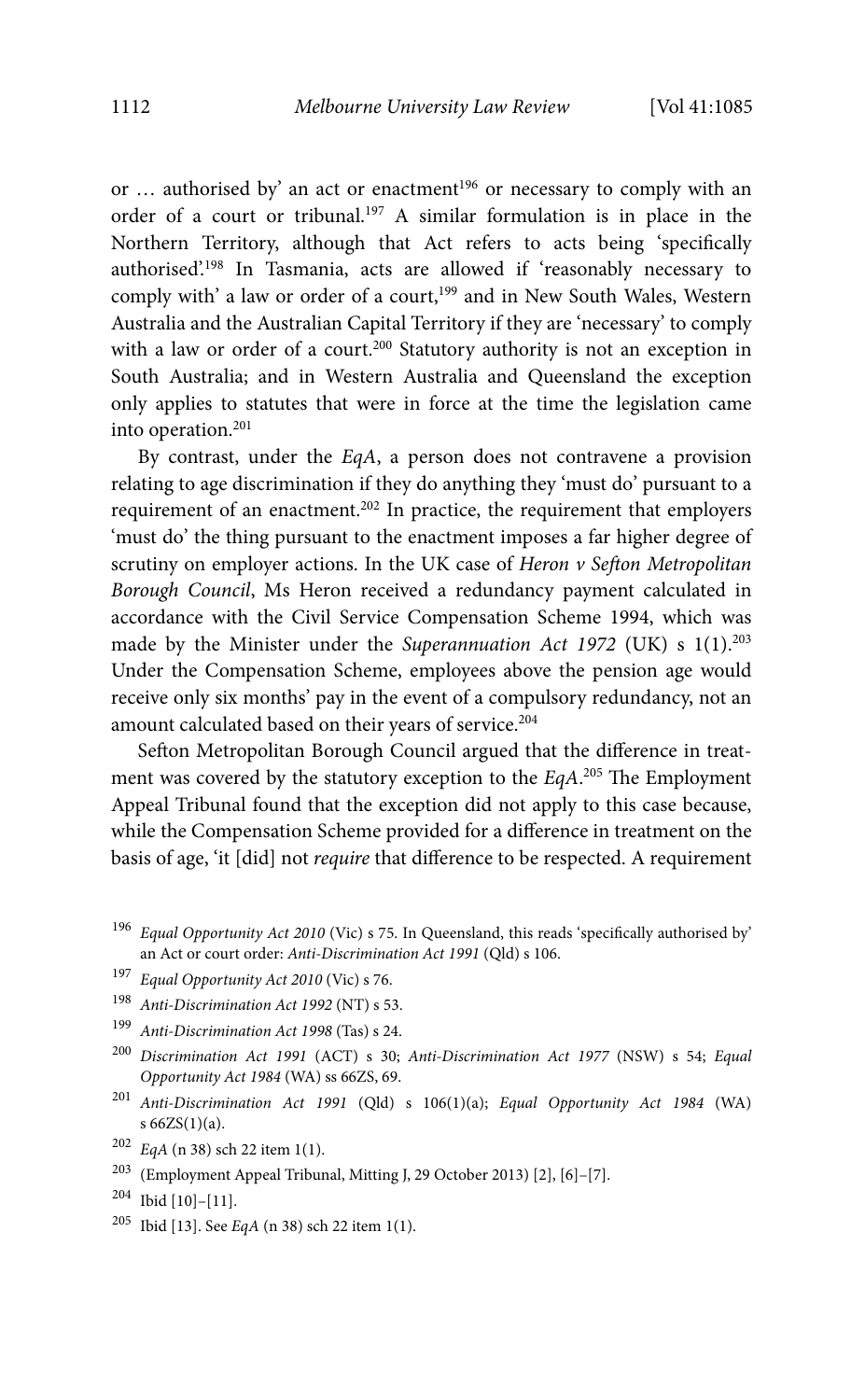is something which means that the person subject to it *cannot do otherwise*<sup>206</sup> Further, the Compensation Scheme did not apply directly to Ms Heron's employment: it was incorporated into her contract.<sup>207</sup> Thus, the terms were contractual (not statutory) even if they required the Council to pay no more than six months' pay.208 Thus, the way the UK exception has been applied by the courts imposes a far higher standard of scrutiny on employers' actions, and has less risk of undermining the statutory protection of age equality.

# E Public Safety and Security

Similar to concerns that age discrimination law will affect organisational productivity and efficiency, there is also a concern that age equality may impair public safety or security. This would presumably occur if older workers were employed in positions for which they lacked the physical or mental capacity to perform the role, and where a failure to perform had security or safety implications. Arguably, this could be covered under an inherent requirements or occupational requirements exception, and does not need specific provision in age discrimination law. Despite this, some jurisdictions make provision for exceptions for national security and/or public safety.

In the EqA, s 192 provides an exception for doing acts 'for the purpose of safeguarding national security', so long as the acts are proportionate. Further, the age discrimination provisions do not apply to service in the armed forces.<sup>209</sup> Section 192 appears to reflect art  $2(5)$  of the Framework Directive 2000/78, which provides that that directive is

without prejudice to measures laid down by national law which, in a democratic society, are necessary for public security, for the maintenance of public order and the prevention of criminal offences, for the protection of health and for the protection of the rights and freedoms of others.

This provision was considered in Case C-447/09, Prigge v Deutsche Lufthansa AG, where the social partners argued that the retirement age was 'appropriate to limit the possibility for pilots to act as pilots to age 60 for reasons of the safety of passengers, persons in areas over which aircraft fly and the safety of

<sup>206</sup> Heron (n 203) [18] (emphasis added).

<sup>207</sup> Ibid [20].

<sup>208</sup> Ibid.

<sup>209</sup> EqA (n 38) sch 9 item 4(3).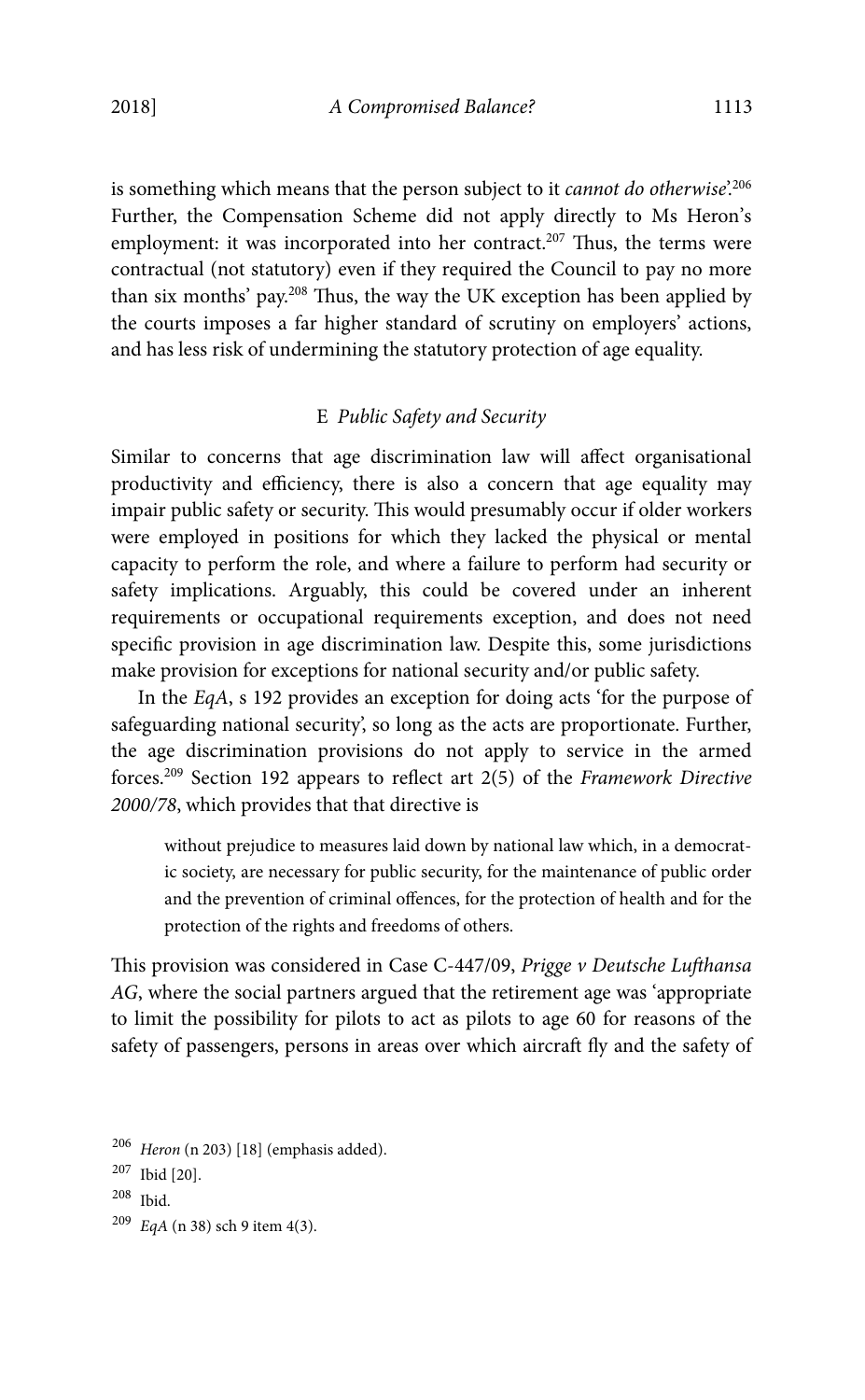pilots themselves', $210$  and therefore fell within art 2(5). The CJEU rejected this argument as the age provisions were not necessary to achieve the aim of public security: indeed, national and international legislation did not prohibit those over 60 from acting as pilots, it just restrained their activities. $^{211}$ 

In the ADA, any concern about public safety is provided for via the exception for compliance with statutory provisions: civil aviation safety regulations and defence personnel regulations are explicitly exempt under s  $39.^{212}$ However, some states and territories make exceptions for public health. In Queensland, acts are allowed if 'reasonably necessary to protect public health' or occupational health and safety.<sup>213</sup> Exceptions are also made in Western Australia and the Australian Capital Territory for imposing terms and conditions to comply with 'health and safety considerations which are reasonable in the circumstances'.214

# F Objectively Justifying Discrimination

The foregoing discussion has illustrated that the exceptions to the ADA are significantly more wide-reaching than those under the EqA. However, where UK employers are not covered by an explicit statutory exception, there is the possibility of objectively justifying direct age discrimination: this cannot be done under the ADA. The EqA allows less favourable treatment on the grounds of age to be objectively justified if the treatment is shown to be 'a proportionate means of achieving a legitimate aim'.215 This does not apply to any other protected characteristic.<sup>216</sup>

The ability to justify direct discrimination under the EqA offers the prospect of conducting a judicially-scrutinised balancing exercise, to allow a

216 Indirect discrimination may also be justified as a 'proportionate means of achieving a legitimate aim': ibid s 19(2). Compare the test under the ADA, where the condition, requirement or practice must be shown to be 'not reasonable in the circumstances' to establish indirect discrimination: ADA (n 38) s 15(1)(b). Note, however, that 'the burden of proving that the condition, requirement or practice is reasonable … lies on the discriminator': at s 15(2).

<sup>210</sup> Prigge (n 151) I-8057 [62].

<sup>211</sup> Ibid I-8058 [63].

 $212$  ADA (n 38) s 39(1), sch 1 items 15C, 24.

<sup>213</sup> Anti-Discrimination Act 1991 (Qld) ss 107–8.

<sup>214</sup> Equal Opportunity Act 1984 (WA) s 66ZM. In the Australian Capital Territory, health and safety requirements must be both reasonable and relevant: Discrimination Act 1991 (ACT) s 57C.

 $215$  EqA (n 38) s 13(2).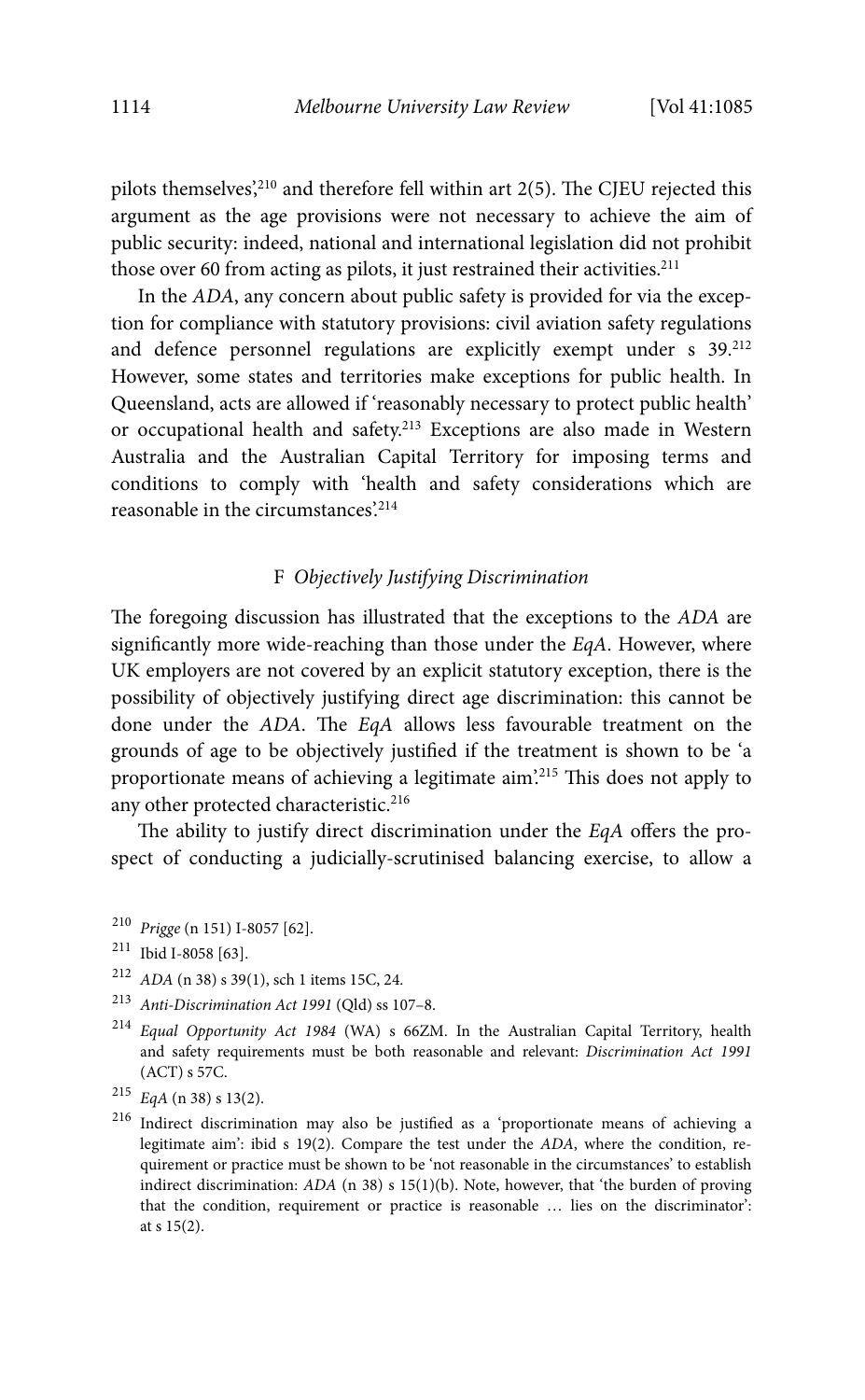context-sensitive and negotiated solution to competing interests.217 The balance struck will depend on the weight given to equality compared with other competing claims.218 By requiring measures to pursue a 'legitimate aim', the EqA incorporates broader social and economic interests into the balancing exercise. For example, in the context of mandatory retirement, and in light of developing EU jurisprudence,<sup>219</sup> the UK Supreme Court has identified two broad categories of legitimate aims that may support an employer-justified retirement age: first, intergenerational fairness; and, second, dignity.<sup>220</sup> However, in that case, the Supreme Court concluded that the UK had decided to give employers the flexibility to choose which objectives to pursue — so long as they could count as 'legitimate objectives of a public interest nature', were consistent with the state's social policy aims, and the means used to achieve the objectives were proportionate.221 This implies that while it is for states to identify broad social policy aims, employers may articulate and apply those aims as they relate to their particular circumstances. Indeed, even where aims are directed to an employer's own best interests, this will not prevent them being legitimate social policy aims.222 This may reduce the extent to which broader interests are incorporated into the balancing exercise under the objective justification process.<sup>223</sup>

It is also unclear whether there will be sufficient judicial scrutiny of employer practices to ensure the legitimacy of the balancing exercise. Courts and tribunals may lack the willingness or capacity to subject employer policies to detailed scrutiny, meaning they are likely to defer to organisational decisionmakers.224 More generally, the balancing process is only publicly scrutinised when an individual complaint is made to a court or tribunal. In practice, employers may be adopting age discriminatory practices without conducting any balancing exercise or considering possible alternatives: for example, in a

- 217 See Hendrickx (n 4) 27; Fredman (n 3) 197.
- 218 Fredman (n 3) 190.
- $219$  Seldon v Clarkson Wright & Jakes [2012] ICR 716, 734 [56]. See, eg, Wolf (n 138); Prigge (n 151), discussed in Part IV(B).
- 220 That is, 'the avoidance of unseemly debates about capacity': Seldon (n 219) 734 [56]–[58] (Baroness Hale SCJ).
- $^{221}\,$  Ibid 734 [55] (Baroness Hale SCJ).
- 222 Ibid 739–40 [75] (Lord Hope DPSC).
- 223 See, eg, the discussion of whether 'cost-saving[s]' are a legitimate aim: Jackie Lane, 'Woodcock v Cumbria Primary Care Trust: The Objective Justification Test for Age Discrimination' (2013) 76 Modern Law Review 146.
- $^{224}\,$  Samuel R Bagenstos, 'The Structural Turn and the Limits of Antidiscrimination Law' (2006) 94 California Law Review 1, 20–1, 25–6.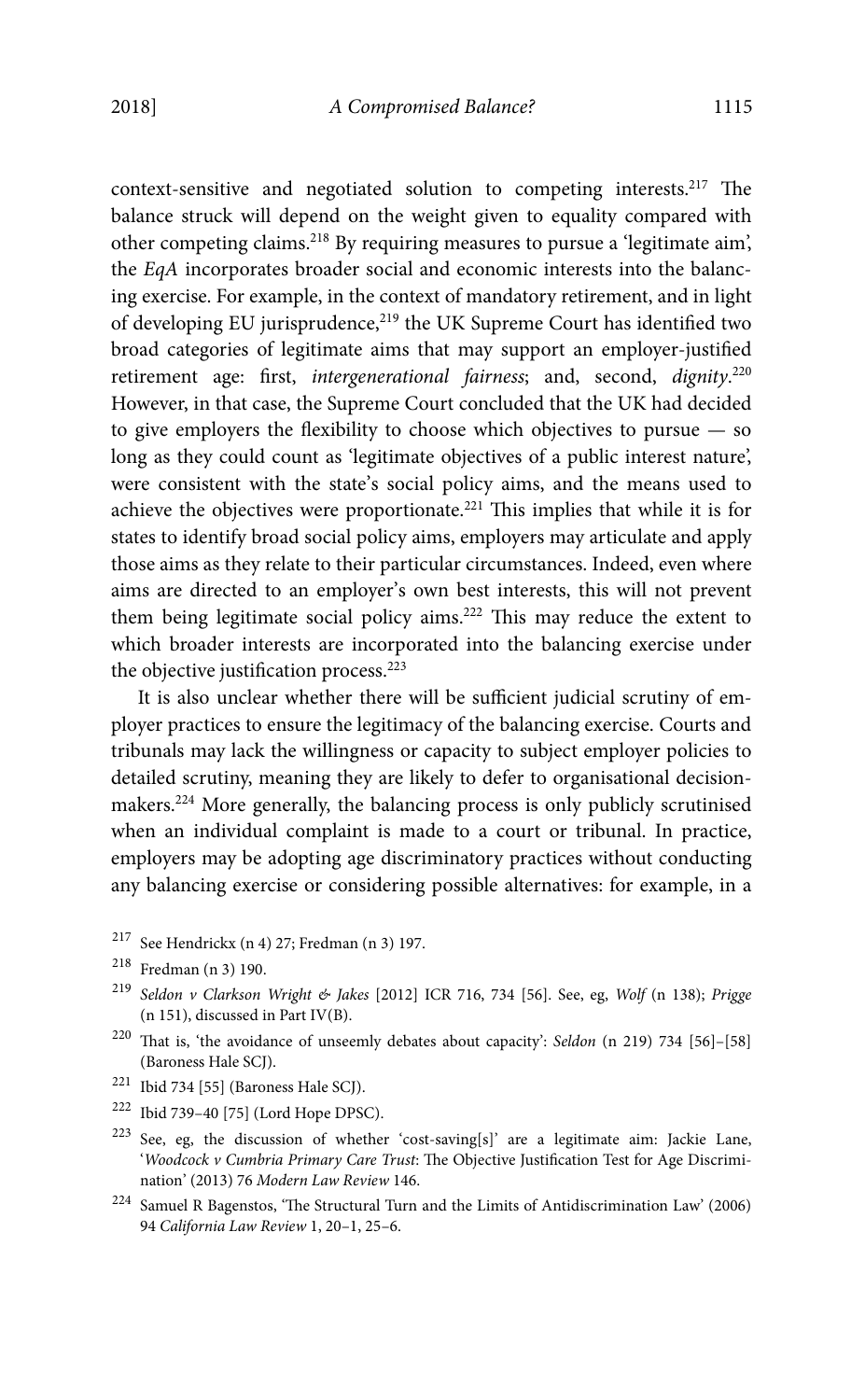survey of employers, of the 19% of respondents that had retained a retirement age for their workforce, the majority failed to provide a justification for their retirement age when asked.<sup>225</sup> Thus, the potential for the objective justification process to prompt an effective balancing exercise may be limited in practice.

Overall, the ability to objectively justify direct age discrimination may lead to the retention of a number of socially undesirable and age-discriminatory employment policies without any effective balancing exercise or negotiation being conducted. Allowing age-based practices to be justified may have significant consequences in practice for employment terms and conditions, and could have a significantly deleterious effect on individual employees.

At the same time, not allowing age discrimination to be objectively justified may lead to a more conservative interpretation of discrimination statutes, and a broader interpretation of exceptions, particularly in the context of complex legal provisions.<sup>226</sup> In Australia, these challenges could have been addressed to some extent by the 2012 Draft Bill, which would have streamlined the various exceptions in the ADA and included a general justification defence for 'justifiable' conduct. Conduct was defined as 'justifiable' where

- (a) the first person engaged in the conduct, in good faith, for the purpose of achieving a particular aim; and
- (b) that aim is a legitimate aim; and
- (c) the first person considered, and a reasonable person in the circumstances of the first person would have considered, that engaging in the conduct would achieve that aim; and
- (d) the conduct is a proportionate means of achieving that  $\dim^{227}$

In determining whether conduct was 'justifiable', courts would be required to consider

- (a) the objects of [the legislation];
- (b) the nature and extent of the discriminatory effect of the conduct;
- (c) whether the … person could instead have engaged in other conduct that would have had no, or a lesser, discriminatory effect;
- 225 Robert Thomas et al, Speechly Bircham and King's College London Management Learning Board, Recovery in Sight? The State of HR (Survey, 2013) 8.
- 226 See Alysia Blackham, 'Defining "Discrimination" in UK and Australian Age Discrimination Law' (2017) 43 Monash University Law Review (forthcoming).

<sup>227 2012</sup> Draft Bill (n 46) cl 23(3).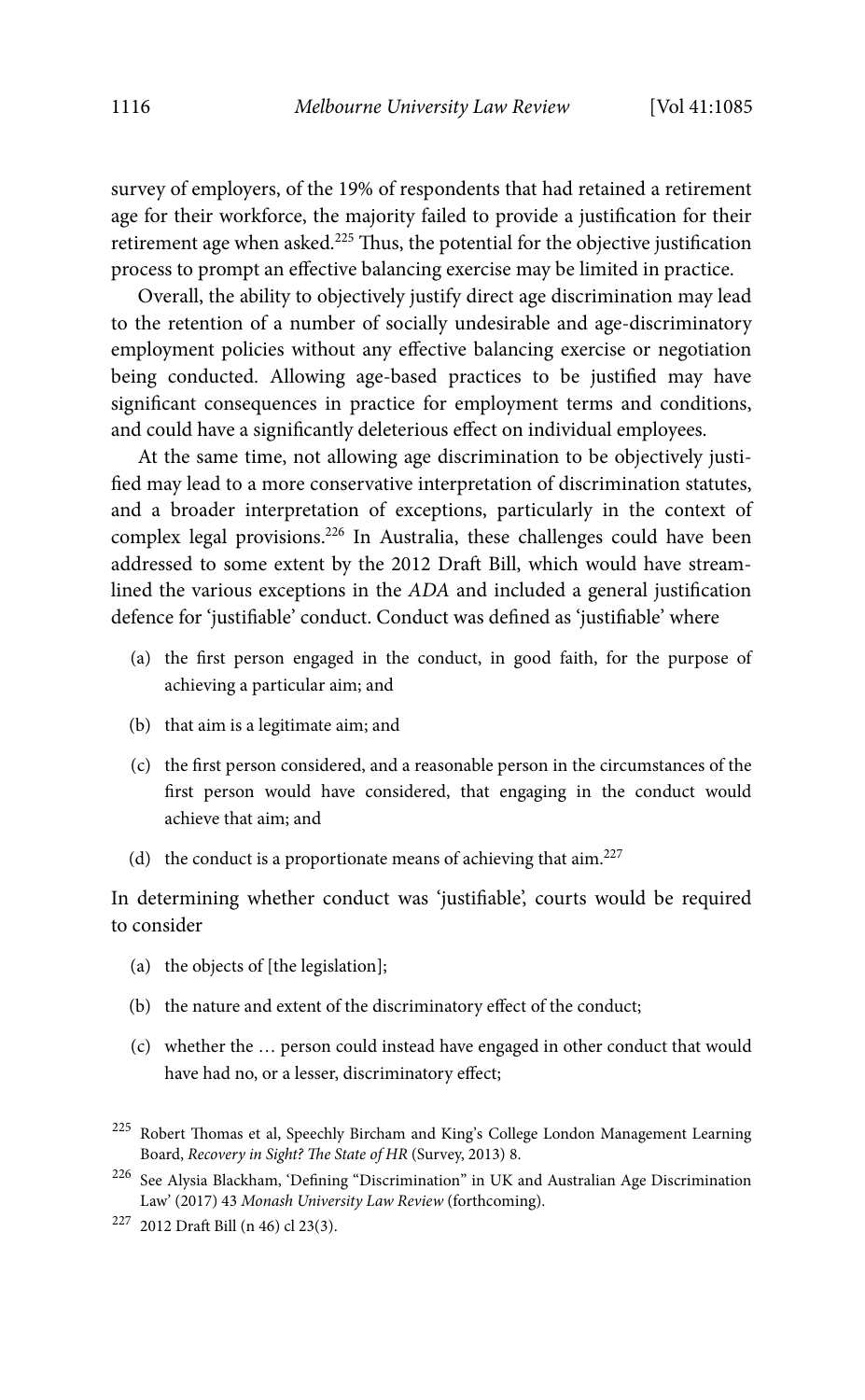(d) the cost and feasibility of engaging in other conduct  $\dots^{228}$ 

In its report on the 2012 Draft Bill, the Senate Legal and Constitutional Affairs Legislation Committee noted the concerns of a number of submissions and witnesses regarding the wording of cl 23.229 In particular, concerns were expressed that there was no clear definition of 'legitimate aims' and 'proportionate' in the Bill, creating confusion and necessitating judicial determinations before employers and employees could have legal certainty.230 Further, the 2012 Draft Bill also retained many other exceptions, meaning the justification defence would be in addition to the existing exceptions, not instead of them.231 There was therefore a risk that the 'justifiable conduct' provision would undermine legal protection against discrimination. The UK experience lends some weight to this argument, as it does not appear to have prompted an effective balancing exercise in practice.

There are additional age-based exceptions in some states and territories. For example, early or voluntary retirement schemes are the subject of specific exceptions in Victoria,<sup>232</sup> New South Wales,<sup>233</sup> Western Australia<sup>234</sup> and Tasmania;<sup>235</sup> compulsory retirement is an exception to the laws in Tasmania<sup>236</sup> and the Northern Territory; $237$  and there is an exception in Queensland if a retirement age was imposed prior to 1994 or relates to a partnership.<sup>238</sup> Voluntary retirement schemes and compulsory retirement ages may both be objectively justified under the EqA. Indeed, the objective justification process allows for a wide variety of age-based measures to be adopted or retained. Despite this, two specific exceptions (which could have been covered by the objective justification process) are included in the EqA: first, for benefits tied to length of service; and second, for redundancy pay.<sup>239</sup> These exceptions may

- 229 Legal and Constitutional Affairs Legislation Committee, Senate, Exposure Draft of the Human Rights and Anti-Discrimination Bill 2012 (Report, February 2013) 53–5 [5.5]–[5.13].
- $^{230}\,$  Ibid. Indeed, this is how the defence has played out in the UK.
- 231 See 2012 Draft Bill (n 46) pt 2-2 div 4.
- <sup>232</sup> Equal Opportunity Act 2010 (Vic) s 29.
- <sup>233</sup> Anti-Discrimination Act 1977 (NSW) s 49ZYK.
- <sup>234</sup> Equal Opportunity Act 1984 (WA) s 66ZN.
- <sup>235</sup> Anti-Discrimination Act 1998 (Tas) s 35.
- 236 Ibid.
- <sup>237</sup> Anti-Discrimination Act 1992 (NT) s 36. It is questionable whether this will be valid, as it is inconsistent with federal laws.
- <sup>238</sup> Anti-Discrimination Act 1991 (Qld) ss 32, 106A.
- <sup>239</sup> EqA (n 38) sch 9 items 10, 13.

<sup>228</sup> Ibid cl 23(4).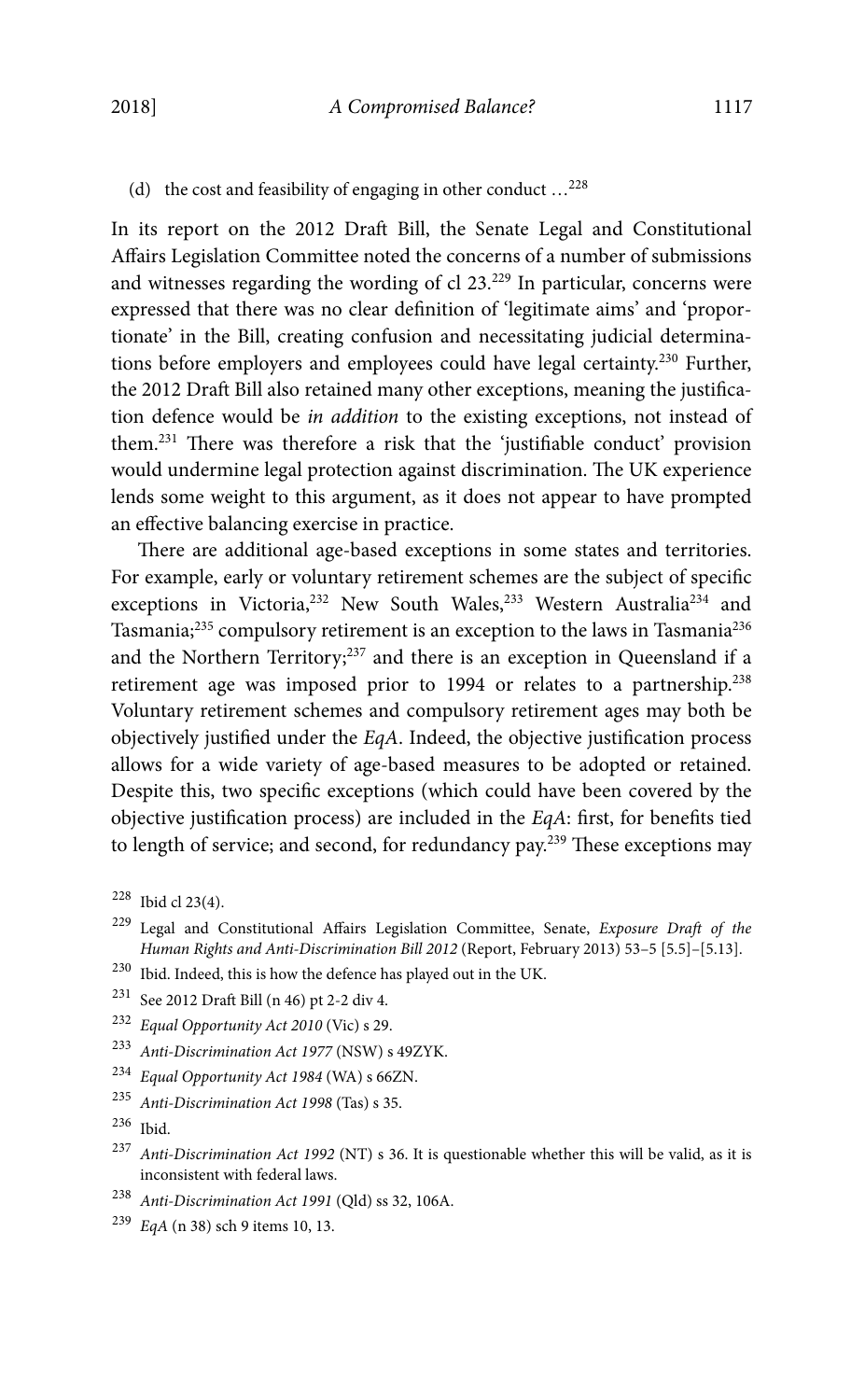have been introduced to provide a level of legal clarity around common agebased practices; or may be thought to provide a more structured approach to two contentious issues. Thus, while the objective justification process has the potential to cover a wide range of age-based measures, the test does not appear to offer sufficient certainty or specificity in some circumstances.

### V DISCUSSION AND LESSONS

The foregoing analysis has revealed the very real tensions inherent in age discrimination law, and the various ways these tensions have been managed via exceptions in Australia and the UK. These exceptions reflect an attempt to balance equality and freedom; equality and efficiency; public and private interests; and instrumental and intrinsic aims of age equality law. The exceptions to the ADA are much broader than those under the EqA, reflecting a prioritisation of freedom (and religious freedom in particular), efficiency, and the instrumental ends of age discrimination law. However, the broader exceptions under the Australian legislation are balanced by the ability to objectively justify direct age discrimination under the EqA. This comparative analysis has therefore revealed a fundamental difference in the structure of exceptions under UK and Australian age discrimination law: UK law tends towards less specific exceptions, relying instead on a general justification defence;<sup>240</sup> Australian law tends towards specific exceptions that attempt to provide for all possible eventualities, without an objective justification defence.

It is an open question whether the ability to justify direct age discrimination is a positive development, or whether it could serve to undermine the legal protection afforded by equality law. In the UK, a handful of employers have used the justification provisions to maintain mandatory retirement ages and to adopt age-based policies in relation to a range of employment practices.241 While some of these policies might benefit older workers (such as higher redundancy pay), others may well curtail their employment prematurely (such as mandatory retirement) and have socially undesirable consequences.242 Thus, it is debatable whether the 2012 Draft Bill would have been a

 $^{240}\,$  This may reflect the EU-influenced human rights framework in the UK, where proportionality is a key principle.

<sup>241</sup> See, eg, Alysia Blackham, 'Falling on Their Feet: Young Workers, Employment and Age Discrimination' (2015) 44 Industrial Law Journal 246.

 $^{242}\,$  Rachel Filinson, 'Age Discrimination Legislation in the UK: A Comparative and Gerontological Analysis' (2008) 23 Journal of Cross-Cultural Gerontology 225, 234–5.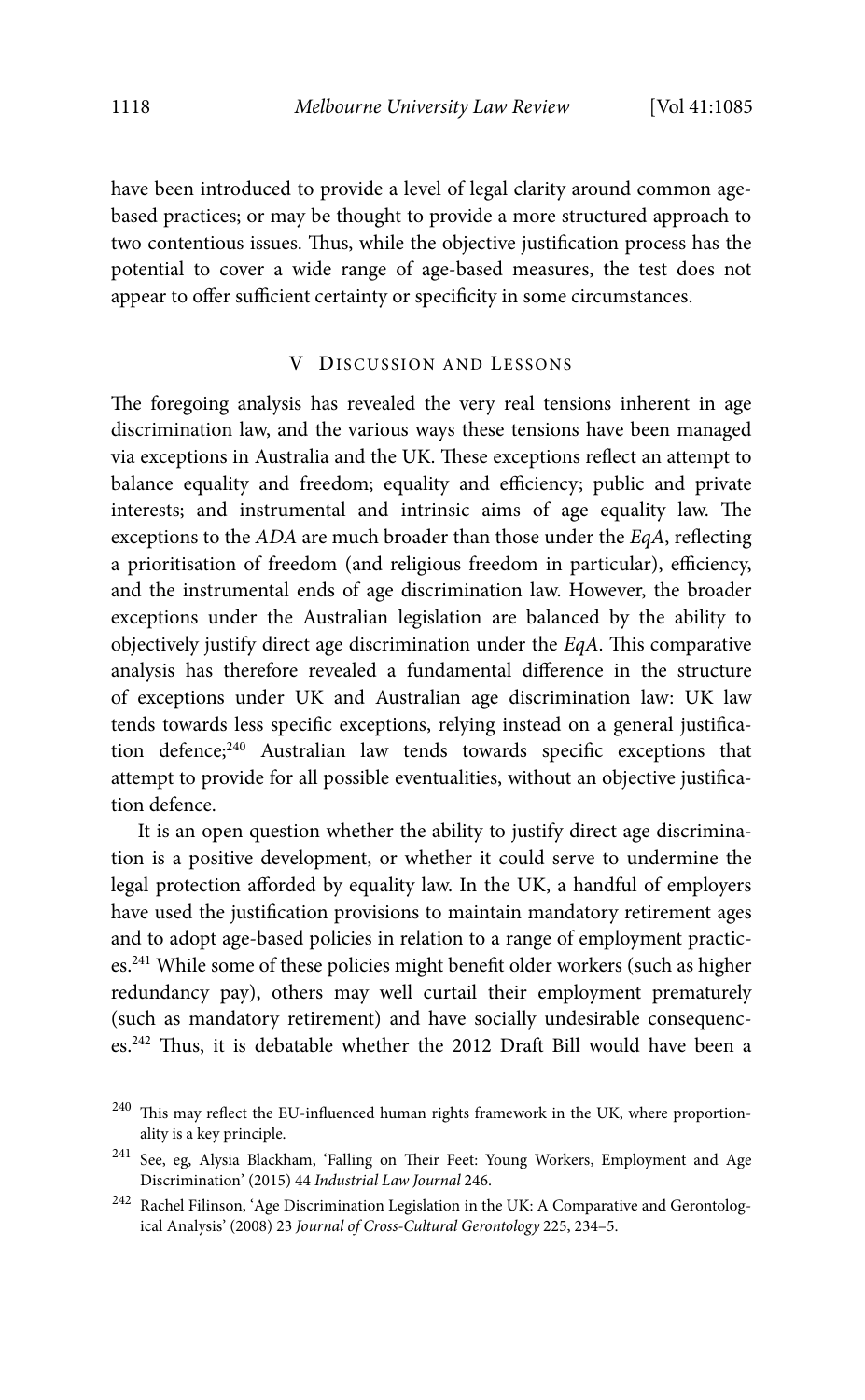positive development in Australia in allowing age discrimination to be justified. Indeed, some UK scholars have argued that the EqA should be amended to introduce a specific and limited list of acceptable exceptions to age discrimination laws,  $243$  as is arguably provided for in the Australian statutes. This raises more fundamental questions regarding whether age as a protected characteristic is special or different when compared with other sorts of discrimination, $244$  to the extent that a justification provision is required for direct discrimination. These deeper questions need to be addressed, particularly given the proposals in the 2012 Draft Bill in the Australian context, and the continuing ability to justify direct discrimination in the UK context.

Overall, the extensive exceptions to age discrimination law under the EqA, ADA, and state and territory statutes send a clear message that age equality and intrinsic ends are secondary to other, competing considerations. This seriously undermines the symbolic and progressive potential of age discrimination law.245 Considered thought therefore must be given to whether there is a need to limit or amend existing exceptions, and the desirability of a general justification defence. In particular, this article has questioned the breadth and scope of exceptions relating to domestic duties, occupational requirements, religious bodies and statutory provisions. Limiting exceptions would endorse an individual rights perspective and the intrinsic motivations of equality law. It would help to promote addressing age discrimination as a primary priority, rather than just a means of achieving workforce diversity and instrumental ends.<sup>246</sup> Thus, effectively responding to demographic ageing demands a reconsideration of the scope and appropriateness of existing exceptions to age discrimination law.

# VI CONCLUSION

Dramatic demographic change, and the potential economic costs of an ageing population, have brought age discrimination laws and their effectiveness to the front of governments' minds. This article has emphasised the tensions and

 $^{243}\,$  See, eg, Select Committee on Education and Employment, UK Parliament, Age Discrimination in Employment (House of Commons Paper No 259, Session 2000–01) app 17 (Memorandum from GMB Research Department) <www.publications.parliament.uk/pa/cm200001/ cmselect/cmeduemp/259/259ap19.htm>, archived at <https://perma.cc/2V36-F7BF>. See generally Sargeant, 'The Employment Equality (Age) Regulations 2006' (n 13) 220.

<sup>244</sup> For full analysis, see Filinson (n 242) 230–3.

<sup>245</sup> See Rees, Rice and Allen (n 42) 357 [6.4.7.3], 517.

<sup>246</sup> Sargeant, 'The Employment Equality (Age) Regulations 2006' (n 13) 218.